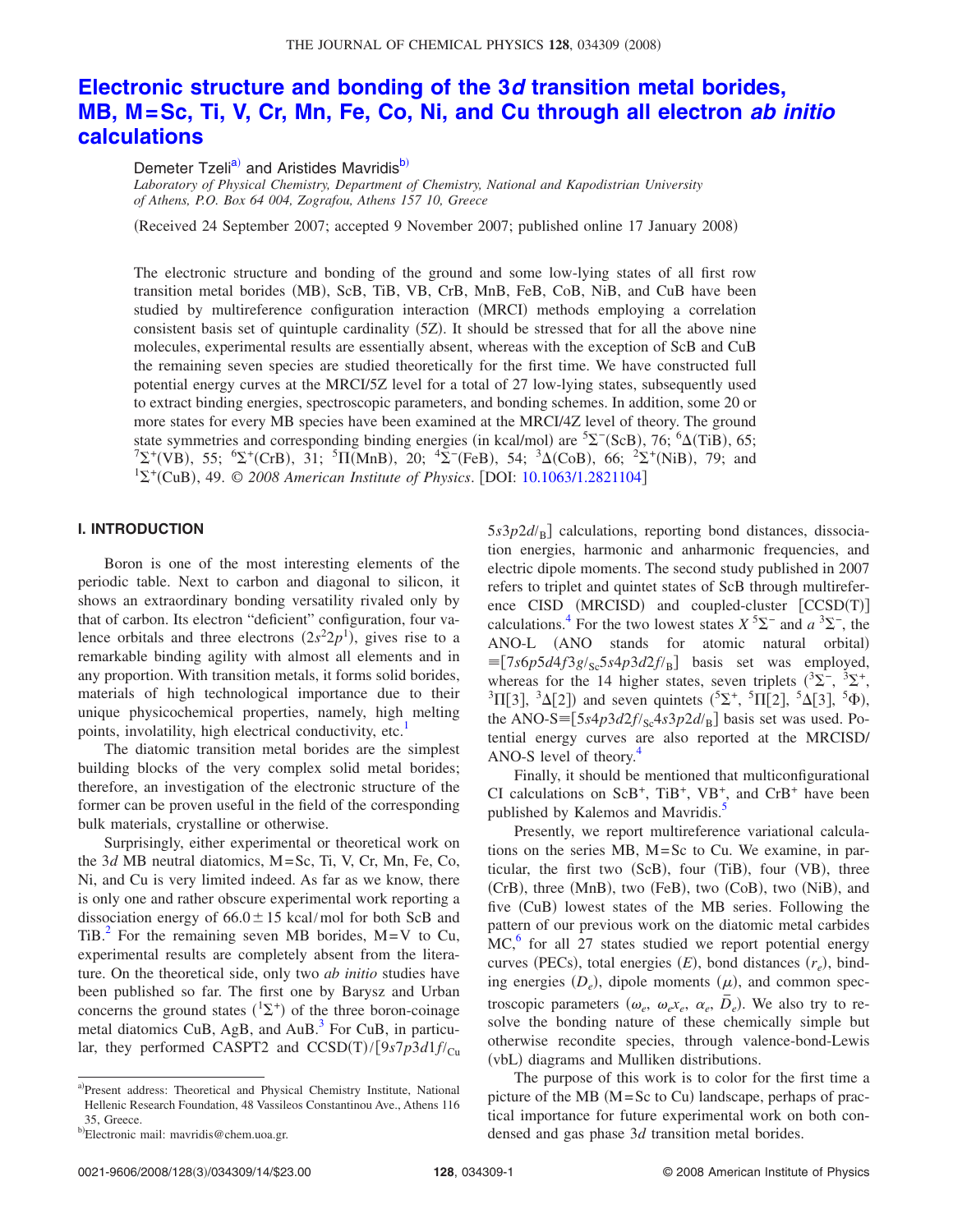<span id="page-1-0"></span>TABLE I. MRCI/5Z (MRCI+Q/5Z)  $[M_j$ -averaged experimental] (Ref. [13](#page-13-12)) atomic separation energies (in eV) of Sc, Ti, V, Cr, Mn, Fe, Co, Ni, Cu, and B atoms.

|                            |                        | V                      |  |  |  |
|----------------------------|------------------------|------------------------|--|--|--|
| $a^1D \leftarrow a^3F$     | $a^6D \leftarrow a^4F$ | $a^4D \leftarrow a^4F$ |  |  |  |
| 1.005                      | 0.238                  | 1.007                  |  |  |  |
| (0.948)                    | (0.343)                | (1.048)                |  |  |  |
| [0.872]                    | $[0.245]$              | $\lceil 1.026 \rceil$  |  |  |  |
|                            |                        | Fe                     |  |  |  |
|                            | $a^5F \leftarrow a^5D$ | $a^3F \leftarrow a^5D$ |  |  |  |
|                            | 0.933                  | 1.548                  |  |  |  |
|                            | (0.980)                | (1.544)                |  |  |  |
|                            | $[0.875]$              | [1.488]                |  |  |  |
| Ni                         | Cu                     | B                      |  |  |  |
| $a^{1}D \leftarrow a^{3}F$ | $a^2D \leftarrow a^2S$ | $a^4P \leftarrow a^2P$ |  |  |  |
| 0.251                      | 1.676                  | 3.598                  |  |  |  |
| (0.218)                    | (1.664)                | (3.627)                |  |  |  |
| [0.302]                    | [1.490]                | [3.571]                |  |  |  |
|                            |                        |                        |  |  |  |

 $^{\text{a}}a^{3}D_{M_{f}=3} \leftarrow a^{3}F_{M_{f}=4} = 0.0254 \text{ eV}.$ 

## **II. COMPUTATIONAL APPROACH**

To determine the relative order of the first 18–25 states for each molecule in the MB series, preliminary MRCI  $\vert =$ complete active space-self consistent field+ single+ double replacements  $(CASSCF+1+2)$ ] calculations were performed using the Sc to Cu ANO basis sets of Bauschlicher,  $Jr'$ .  $(21s16p9d6f4g)_{Sc-Ti}$ ,  $(20s15p10d6f4g)_{V-Cu}$ , and the Dunning, Jr. $8$  correlation consistent basis set for B cc-pVQZ  $=(12s6p3d2f1g)$ , , both generally contracted to  $[7s6p4d3f2g/M5s4p3d2f1g/B](\equiv 4Z)$ . This set contains 139 spherical Gaussians. Then, for the M atoms, the quintuple Z correlation consistent Balabanov and Peterson<sup>9</sup> bases were employed, i.e., cc-pV5Z= $(28s20p12d4f3g2h1i)_{\text{M}}$  combined with the cc-pV5Z= $(14s8p4d3f2g1h)_{\text{B}}$  basis set for B.<sup>8</sup> These sets were generally contracted to  $[9s8p6d4f3g2h1i/\text{M}6s5p4d3f2g1h/\text{B}$  (=5Z) defining a 244 dimensional Gaussian orbital space.

The CASSCF reference wave functions are built by distributing 6  $[Sc(3d<sup>1</sup>4s<sup>2</sup>) + B(2s<sup>2</sup>2p<sup>1</sup>)]$  up to 14  $[Cu(3d<sup>10</sup>4s<sup>1</sup>)$  $+ B(2s^22p^1)$ ] "valence" (active) electrons to ten orbital functions, one 4*s* and five  $3d$ 's on M + one 2*s* and three 2*p*'s on B. Our reference spaces range from  $112$  (CrB;  $a$ <sup>8</sup> $\Pi$ ) to 6884  $(FeB; A^2\Sigma^-)$  configuration functions (CFs), with corresponding MRCI spaces ranging from about  $9 \times 10^6$  (ScB;  $X^5\Sigma^-$ ) to  $10^9$  (CuB;  $b^3\Sigma^+$ ) CFs. These numbers are reduced by more than one or two orders of magnitude, respectively, through the internal contraction (icMRCI) scheme,<sup>10</sup> thus rendering the construction of PECs feasible.

All calculations were done under  $C_{2v}$  symmetry constraints; however, our CASSCF wave functions display correct axial angular momentum symmetry along the molecular axis, i.e.,  $|\Lambda|$ =0, 1, 2, etc. It is useful to remember that the symmetry of the MRCI wave functions conforms to the symmetry species of the Abelian  $C_{2v}$  point group, i.e.,  $A_1$  (or  $A_2$ ) and  $B_1$  (or  $B_2$ ).

Within the general spirit of the present work, which is to capture a general view of the trends and properties of the MB series, no further corrections due to semicore  $3s^23p^6$  correlation effects of the metal atom were considered, or for that matter relativistic effects, except for ScB and TiB; our results are based on the "bare" icMRCI calculations. Our experience, however, with the 3*d* transition metal diatomics has shown us that uncorrected MRCI results can be quite quantitative due to cancellation of errors.<sup>6</sup>

The Davidson correction for unlinked quadruples  $(+Q)$  $(Ref. 11)$  $(Ref. 11)$  $(Ref. 11)$  was used to ameliorate significant size nonextensivity problems, particularly for the late transition metal borides. All calculations were performed with the MOLPRO 2002 suite of codes. $12$ 

#### **III. RESULTS AND DISCUSSION**

Atomic separation energies for the first or the first two excited states of the ten atoms involved in the present calculations along with experimental results, $^{13}$  are given in Table [I.](#page-1-0) As can be seen, the theoretical values are in reasonable agreement with the experimental ones.

Total energies  $(E)$ , equilibrium bond distances  $(r_e)$ , dissociation energies  $(D_e)$  with respect to the adiabatic products, harmonic frequencies and anharmonic corrections  $(\omega_e, \omega_e x_e)$ , rotational vibrational couplings  $(\alpha_e)$ , centrifugal distortions  $(\bar{D}_e)$ , gross Mulliken charges  $(q_M)$ , dipole moments  $(\mu)$ , and energy separations  $(T_e)$  at the CASSCF and  $i$ **cMRCI**(+Q)/[9*s*8*p*6*d*4*f*3*g*2*h*1*i*/<sub>M</sub>6*s*5*p*4*d*3*f*2*g*1*h*/<sub>B</sub>] (=5Z) level of theory for the nine MB molecules are listed in Table [II.](#page-2-0)

The MRCI/5Z PECs of the first two or up to five lowest states of each metal boride are shown in Figs. [1](#page-4-0) (ScB) to 9 (CuB). In addition, an inset in every figure depicts a relative energy level diagram of about 20 states calculated at the MRCI+Q/4Z level of theory.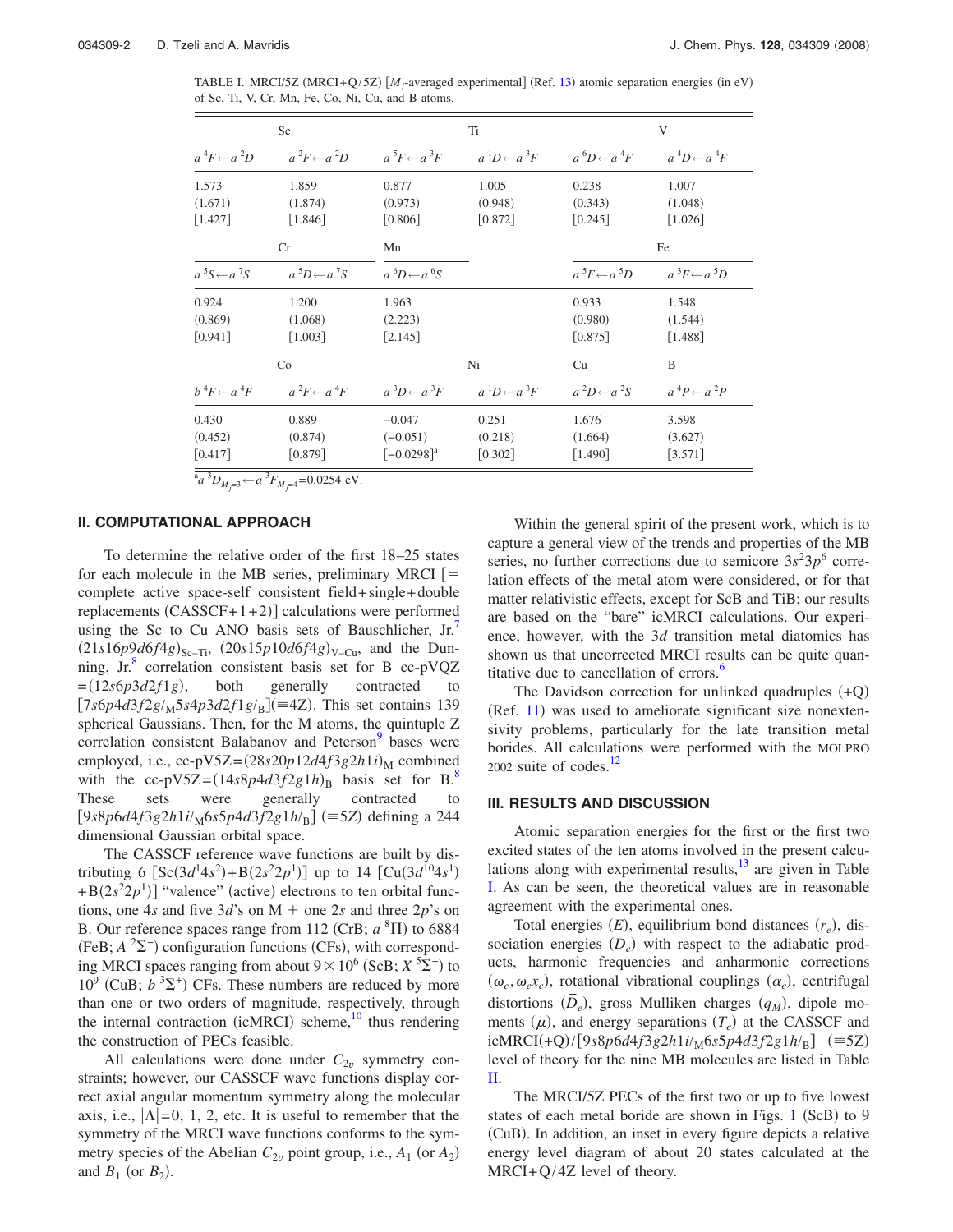<span id="page-2-0"></span>TABLE II. Absolute energies *E* (hartree), bond lengths  $r_e$  (Å), binding energies  $D_e$  (kcal/mol), harmonic frequencies and anharmonic corrections  $\omega_e$ ,  $\omega_e x_e$  $c_{e}$  cm−1, centrifugal distortions  $\overline{D}_{e}$  (cm<sup>-1</sup>), total Mulliken charges on the metal *q<sub>M</sub>*, dipole moments  $\mu$  (Debye), and (Debye), and energy differences  $T_e$  (kcal/mol) of the metal borides  $(M<sup>11</sup>B)$ , M=Sc to Cu.

| Molecule | State             | Method <sup>a</sup> | $-E$       | $r_{e}$ | $D_e\,$       | $\omega_e$ | $\omega_{e}x_{e}$ | $\alpha_e(10^{-3})$ | $\bar{D}_e(10^{-6})$ | $q_{\mathcal{M}}$ | $\langle \mu \rangle^{\mathrm{b}}$ | $\mu_{\text{FF}}^{\phantom{\text{b}}\text{b}}$ | $T_{e}% ^{r}=\mathbb{E}_{\varepsilon}(r_{0})\oplus\mathbb{E}_{\varepsilon}(r_{0})$ |
|----------|-------------------|---------------------|------------|---------|---------------|------------|-------------------|---------------------|----------------------|-------------------|------------------------------------|------------------------------------------------|------------------------------------------------------------------------------------|
| $ScB$    | $X^6\Sigma^-$     | CASSCF              | 784.36868  | 2.121   | 67.7          | 597.3      | 3.86              | 3.11                | 0.85                 | 0.20              | 3.65                               | 3.65                                           | 0.0                                                                                |
|          |                   | <b>MRCI</b>         | 784.43926  | 2.128   | 75.1          | 584.5      | 3.80              | 3.28                | 0.87                 | 0.18              | 4.02                               | 4.16                                           | 0.0                                                                                |
|          |                   | $MRCI+Q$            | 784.4434   | 2.132   | 75.8          | 579        | 3.8               | 3.3                 | 0.88                 |                   |                                    | 4.23                                           | 0.0                                                                                |
|          |                   | $C-MRCI+DKH2c$      | 788.31006  | 2.092   | 73.7          | 608.2      | 2.76              | 3.21                | 0.89                 | 0.46              | 3.68                               | 3.99                                           | 0.0                                                                                |
|          |                   | $C-MRCI+DKH2+Oc$    | 788.3449   | 2.094   | 76.3          | 603        | 2.6               | 3.3                 | 0.91                 |                   |                                    | 4.13                                           | 0.0                                                                                |
|          |                   | Expt. <sup>d</sup>  |            |         | $66.0 \pm 15$ |            |                   |                     |                      |                   |                                    |                                                |                                                                                    |
|          | $a^3\Sigma^-$     | CASSCF              | 784.36429  | 2.231   | 37.2          | 468.3      | 3.14              | 3.63                | 1.03                 | 0.19              | 2.36                               | 2.36                                           | 2.8                                                                                |
|          |                   | <b>MRCI</b>         | 784.43649  | 2.238   | 37.9          | 468.7      | 2.50              | 3.52                | 1.00                 | 0.20              | 2.74                               | 2.89                                           | 1.7                                                                                |
|          |                   | $MRCI+Q$            | 784.4416   | 2.249   | 36.9          | 467        | 2.8               | 3.0                 | 0.98                 |                   |                                    | 2.89                                           | 1.1                                                                                |
|          |                   | $C-MRCI+DKH2c$      | 788.30436  | 2.195   | 36.7          | 490.7      | 2.31              | 4.27                | 1.03                 | 0.44              | 2.38                               | 2.73                                           | 3.6                                                                                |
|          |                   | $C-MRCI+DKH2+Qc$    | 788.3397   | 2.200   | 38.9          | 487        | 2.1               | 4.2                 | 1.0                  |                   |                                    | 2.84                                           | 3.2                                                                                |
| TiB      | $X^6\Delta$       | CASSCF              | 873.02641  | 2.086   | 49.1          | 583.8      | 3.63              | 3.45                | 0.95                 | 0.12              | 2.78                               | 2.78                                           | 0.0                                                                                |
|          |                   | <b>MRCI</b>         | 873.12852  | 2.077   | 62.8          | 587.6      | 3.50              | 3.45                | 0.96                 | 0.11              | 3.13                               | 3.42                                           | 0.0                                                                                |
|          |                   | $MRCI + Q$          | 873.1358   | 2.080   | 64.5          | 583        | 3.5               | 3.5                 | 1.0                  |                   |                                    | 3.51                                           | 0.0                                                                                |
|          |                   | Expt. <sup>d</sup>  |            |         | $66.0 \pm 15$ |            |                   |                     |                      |                   |                                    |                                                |                                                                                    |
|          | $1~^4\Delta$      | CASSCF              | 873.01291  | 2.245   | 23.7          | 388.3      | 3.98              |                     |                      | 0.17              | 1.34                               | 1.34                                           | 8.5                                                                                |
|          |                   | MRCI                | 873.11497  | 2.188   | 34.5          | 436.1      | 4.70              | 7.18                | 1.26                 | 0.15              | 1.74                               | 2.00                                           | 8.5                                                                                |
|          |                   | $MRCI+Q$            | 873.1232   | 2.214   | 34.6          | 427        |                   |                     |                      |                   |                                    | 2.10                                           | 7.9                                                                                |
|          | $2 \ ^4\Pi_G$     | CASSCF              | 873.01378  | 1.948   | 25.5          | 588.5      | 6.23              | 4.96                | 1.26                 | 0.07              | 2.59                               | 2.59                                           | 7.9                                                                                |
|          |                   | <b>MRCI</b>         | 873.11481  | 1.962   | 34.5          | 618.9      | 4.58              | 4.40                | 1.22                 | 0.05              | 2.89                               | 3.36                                           | 8.6                                                                                |
|          |                   | $MRCI+Q$            | 873.1235   | 1.964   | 34.7          | 618        | 4.6               | 4.4                 | 1.2                  |                   |                                    | 3.37                                           | 7.7                                                                                |
|          | $2 \, {}^4\Pi_L$  | CASSCF              | 873.00284  | 2.460   | 18.7          | 383.0      | 2.89              | 2.85                | 0.82                 | 0.28              | 2.56                               | 2.57                                           | 14.8                                                                               |
|          |                   | <b>MRCI</b>         | 873.09852  | 2.364   | 24.2          | 400.4      | 3.8               |                     |                      | 0.22              | 2.37                               | 2.55                                           | 18.8                                                                               |
|          |                   | $MRCI+Q$            | 873.1075   | 2.347   | 24.7          | 410        | 4.1               |                     |                      |                   |                                    | 2.45                                           | 17.8                                                                               |
|          | $3^{2}\Sigma^{+}$ | CASSCF              | 873.02166  | 1.899   | 59.4          | 649.4      | 4.59              | 4.48                | 1.35                 | 0.02              | 1.03                               | 1.03                                           | 3.0                                                                                |
|          |                   | <b>MRCI</b>         | 873.11366  | 1.913   | 35.7          | 657.5      | 3.80              | 3.94                | 1.26                 | 0.01              | 1.79                               | 2.13                                           | 9.3                                                                                |
|          |                   | $MRCI+Q$            | 873.1202   | 1.924   | 34.6          | 642        | 3.5               | 4.0                 | 1.3                  |                   |                                    | 2.29                                           | 9.8                                                                                |
| VB       | $X^7\Sigma^+$     | CASSCF              | 967.50106  | 2.050   | 36.8          | 590.4      | 3.33              | 3.39                | 1.00                 | 0.09              | 2.52                               | 2.52                                           | 0.0                                                                                |
|          |                   | <b>MRCI</b>         | 967.63544  | 2.039   | 52.3          | 589.9      | 3.75              | 3.66                | 1.03                 | 0.06              | 2.73                               | 3.20                                           | 0.0                                                                                |
|          |                   | $MRCI+Q$            | 967.6460   | 2.043   | 54.9          | 585        | 3.8               | 3.7                 | 1.0                  |                   |                                    | 3.30                                           | 0.0                                                                                |
|          | $a^5\Pi$          | CASSCF              | 967.48932  | 1.960   | 26.2          | 592.6      | 4.81              | 4.70                | 1.30                 | 0.07              | 2.29                               | 2.29                                           | 7.4                                                                                |
|          |                   | <b>MRCI</b>         | 967.62690  | 1.938   | 40.6          | 615.6      | 4.39              | 4.51                | 1.29                 | 0.03              | 2.48                               | 2.91                                           | 5.4                                                                                |
|          |                   | $MRCI+Q$            | 967.6376   | 1.942   | 42.0          | 610        | 4.5               | 4.6                 | 1.3                  |                   |                                    | 3.01                                           | 5.3                                                                                |
|          | $b^5\Phi$         | CASSCF              | 967.49036  | 1.960   | 26.9          | 597.6      | 4.70              | 4.56                | 1.27                 | 0.08              | 2.27                               | 2.27                                           | 6.7                                                                                |
|          |                   | <b>MRCI</b>         | 967.62600  | 1.940   | 40.0          | 616.3      | 4.33              | 4.47                | 1.28                 | 0.04              | 2.43                               | 2.81                                           | 5.9                                                                                |
|          |                   | $MRCI+Q$            | 967.6364   | 1.944   | 41.1          | 610        | 4.4               | 4.6                 | 1.3                  |                   |                                    | 2.90                                           | 6.0                                                                                |
|          | $c^{5}$ $\Delta$  | CASSCF              | 967.48277  | 2.181   | 22.1          | 444.5      | 3.55              | 1.60                | 1.21                 | 0.19              | 2.56                               | 2.56                                           | 11.5                                                                               |
|          |                   | MRCI                | 967.62178  | 2.159   | 37.2          | 476.7      | 4.47              | 2.14                | 1.12                 | 0.13              | 2.34                               | 2.39                                           | 8.6                                                                                |
|          |                   | $MRCI+Q$            | 967.6341   | 2.170   | 39.7          | 477        | 5.0               | 2.5                 | 1.1                  |                   |                                    | 2.19                                           | 7.5                                                                                |
| CrB      | $X$ $^6\Sigma^+$  | CASSCF              | 1067.93239 | 2.553   | 7.64          | 215.6      | 3.66              | 4.37                | 1.99                 | 0.11              | 1.51                               | 1.51                                           | 0.0                                                                                |
|          |                   | <b>MRCI</b>         | 1068.10188 | 2.166   | 26.3          | 420.0      | 18.5              | 7.85                | 1.41                 | 0.08              | 1.43                               | 2.05                                           | 0.0                                                                                |
|          |                   | $MRCI+Q$            | 1068.1177  | 2.183   | 31.2          | 405        | 20                | 7.6                 | 1.5                  |                   |                                    | 1.99                                           | 0.0                                                                                |
|          | $A^6\Pi$          | CASSCF              | 1067.92564 | 2.000   | 4.68          | 479.5      | 21.4              | 10.4                | $1.75_{+}$           | 0.11              | 2.44                               | 2.44                                           | 4.24                                                                               |
|          |                   | <b>MRCI</b>         | 1068.10010 | 1.995   | 25.3          | 459.6      | 0.77              | 8.89                | 1.92                 | 0.08              | 2.54                               | 3.12                                           | 1.12                                                                               |
|          |                   | $MRCI+Q$            | 1068.1144  | 2.001   | 29.1          | 462        |                   |                     |                      |                   |                                    | 3.23                                           | 2.1                                                                                |
|          | $a^8\Pi$          | CASSCF              | 1067.92255 | 2.379   | 2.73          | 253.9      | 9.78              | 8.99                | 2.19                 | 0.28              | 3.89                               | 3.89                                           | 6.18                                                                               |
|          |                   | MRCI                | 1068.09246 | 2.182   | 20.5          | 417.5      | 4.07              | 6.60                | 1.36                 | 0.24              | 3.73                               | 3.83                                           | 5.91                                                                               |
|          |                   | $MRCI+Q$            | 1068.1071  | 2.161   | 24.5          | 441        | 4.7               | 6.7                 | 1.3                  |                   |                                    | 3.65                                           | 6.6                                                                                |
| MnB      | $X^5\Pi$          | CASSCF              | 1174.44318 | 2.316   | 9.48          | 382.9      | 4.22              | 3.67                | 1.10                 | 0.38              | 2.73                               | 2.73                                           | 0.0                                                                                |
|          |                   | <b>MRCI</b>         | 1174.63356 | 2.190   | 19.5          | 391.9      | 3.79              | 3.37                | 1.47                 | 0.28              | 2.21                               | 2.45                                           | 0.0                                                                                |
|          |                   | $MRCI+Q$            | 1174.6495  | 2.183   | 19.7          | 383        | 3.9               | 3.6                 | 1.6                  |                   |                                    | 2.39                                           | 0.0                                                                                |
|          | $A^{5\Sigma^-}$   | CASSCF              | 1174.42309 | 1.951   | 72.4          | 448.9      | 1.73              | 6.18                | 2.24                 | 0.26              | 2.41                               | 2.41                                           | 12.6                                                                               |
|          |                   | <b>MRCI</b>         | 1174.62920 | 1.832   | 71.4          | 635.8      | 4.38              | 5.18                | 1.62                 | 0.05              | 1.93                               | 2.44                                           | 2.74                                                                               |
|          |                   | $MRCI+Q$            | 1174.6462  | 1.832   | 72.2          | 643        | 4.1               | 4.9                 | 1.6                  |                   |                                    | 2.50                                           | 2.1                                                                                |
|          | $a^7\Pi$          | CASSCF              | 1174.43564 | 2.382   | 4.76          | 370.1      | 6.01              | 4.58                | 0.99                 | 0.40              | 2.72                               | 2.72                                           | 4.73                                                                               |
|          |                   | MRCI                | 1174.62144 | 2.343   | 11.9          | 351.1      | 6.01              | 5.21                | 1.22                 | 0.34              | 2.40                               | 2.57                                           | 7.61                                                                               |
|          |                   |                     |            |         |               |            |                   |                     |                      |                   |                                    |                                                |                                                                                    |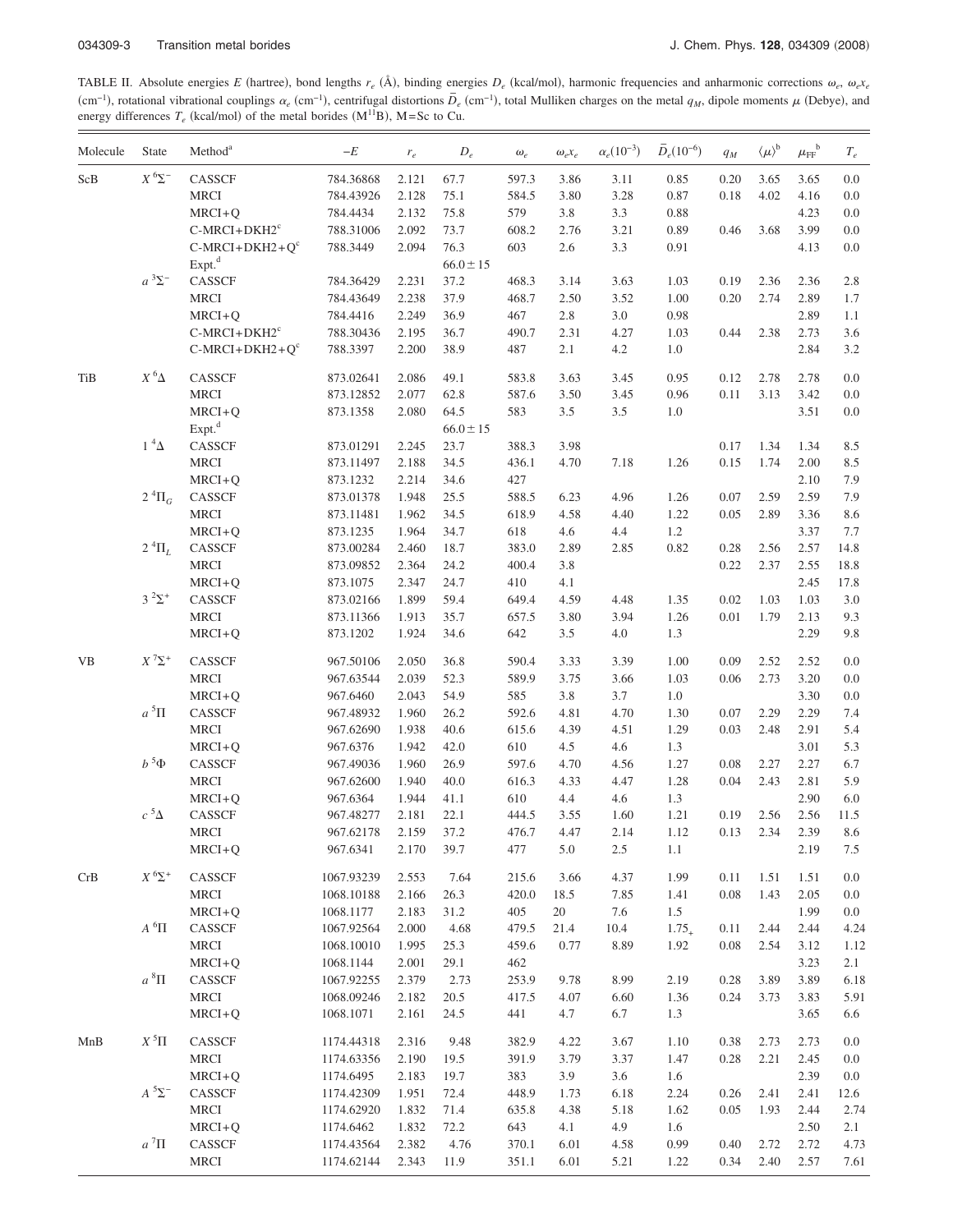| Molecule             | State                                  | Method <sup>a</sup> | $-E$       | $r_e\,$ | $D_e$ | $\omega_e$ | $\omega_e x_e$ | $\alpha_e(10^{-3})$ | $\bar{D}_e(10^{-6})$ | $q_M$   | $\langle \mu \rangle^b$ | $\mu_{\text{FF}}^{\phantom{\text{b}}\text{b}}$ | $T_e\,$ |
|----------------------|----------------------------------------|---------------------|------------|---------|-------|------------|----------------|---------------------|----------------------|---------|-------------------------|------------------------------------------------|---------|
|                      |                                        | $MRCI+Q$            | 1174.6374  | 2.357   | 12.2  | 330        | 6.4            | 5.8                 | 1.3                  |         |                         | 2.45                                           | 7.6     |
| FeB<br>$a^2\Sigma^-$ | $X^4\Sigma^-$                          | <b>CASSCF</b>       | 1287.05963 | 1.772   | 32.7  | 547        | 22.0           | 16.5                | 2.65                 | 0.01    | 2.00                    | 2.00                                           | 0.0     |
|                      |                                        | <b>MRCI</b>         | 1287.32935 | 1.743   | 53.1  | 642.7      | 12.5           | 10.0                | 2.12                 | $-0.07$ | 1.67                    | 2.13                                           | 0.0     |
|                      |                                        | $MRCI + O$          | 1287.3522  | 1.747   | 54.1  | 645        | 13.2           | 9.9                 | 2.1                  |         |                         | 2.20                                           | 0.0     |
|                      |                                        | <b>CASSCF</b>       | 1287.04859 | 1.752   | 81.5  | 704.5      | 3.47           | 4.20                | 1.72                 | $-0.05$ | 2.08                    | 2.08                                           | 6.9     |
|                      |                                        | <b>MRCI</b>         | 1287.31979 | 1.725   | 82.4  | 768.9      | 3.90           | 4.26                | 1.58                 | $-0.12$ | 1.72                    | 2.21                                           | 6.0     |
|                      |                                        | $MRCI + Q$          | 1287.3431  | 1.726   | 83.8  | 773        | 4.1            | 4.4                 | 1.6                  |         |                         | 2.24                                           | 5.7     |
| CoB                  | $X^3\Delta$                            | CASSCF              | 1406.03586 | 1.711   | 36.6  | 708.0      | 7.95           | 7.17                | 1.91                 | $-0.07$ | 1.34                    | 1.34                                           | 0.0     |
|                      |                                        | <b>MRCI</b>         | 1406.37624 | 1.696   | 63.1  | 756.9      | 6.14           | 5.92                | 1.76                 | $-0.14$ | 1.03                    | 1.83                                           | 0.0     |
|                      |                                        | $MRCI + Q$          | 1406.4059  | 1.700   | 65.7  | 757        | 6.1            | 5.9                 | 1.7                  |         |                         | 1.98                                           | 0.0     |
|                      | $a^1\Delta$                            | <b>CASSCF</b>       | 1406.02838 | 1.713   | 79.2  | 736.2      | 3.11           | 4.45                | 1.75                 | $-0.09$ | 1.62                    | 1.62                                           | 4.70    |
|                      |                                        | <b>MRCI</b>         | 1406.37100 | 1.700   | 80.7  | 788.8      | 3.57           | 3.96                | 1.60                 | $-0.16$ | 1.28                    | 2.25                                           | 3.29    |
|                      |                                        | $MRCI+Q$            | 1406.4013  | 1.704   | 83.2  | 791        | 3.7            | 4.0                 | 1.6                  |         |                         | 2.38                                           | 2.86    |
| NiB                  | $X^2\Sigma^+$                          | CASSCF              | 1531.49875 | 1.682   | 41.2  | 779.7      | 4.38           | 5.10                | 1.76                 | $-0.11$ | 1.12                    | 1.12                                           | 0.0     |
|                      |                                        | <b>MRCI</b>         | 1531.91879 | 1.676   | 74.7  | 805.1      | 3.93           | 4.56                | 1.68                 | $-0.17$ | 0.80                    | 2.16                                           | 0.0     |
|                      |                                        | $MRCI + O$          | 1531.9563  | 1.681   | 79.2  | 803.0      | 3.98           | 4.53                | 1.66                 |         |                         | 2.41                                           | 0.0     |
|                      | $A^2\Delta$                            | <b>CASSCF</b>       | 1531.48605 | 1.903   | 33.3  | 491.4      | 8.10           | 12.5                | 2.08                 | 0.01    | 2.80                    | 2.80                                           | 7.97    |
|                      |                                        | <b>MRCI</b>         | 1531.88848 | 1.892   | 55.4  | 599.8      | 3.12           | 3.83                | 1.47                 | $-0.03$ | 1.41                    | 1.85                                           | 19.0    |
|                      |                                        | $MRCI + Q$          | 1531.9278  | 1.890   | 61.2  | 603.5      | 3.31           | 3.87                | 1.46                 |         |                         | 1.58                                           | 17.9    |
| CuB                  | $X$ <sup>1</sup> $\Sigma$ <sup>+</sup> | <b>MRCI</b>         | 1664.08293 | 1.934   | 42.4  | 496.9      | 5.54           | 6.63                | 1.80                 | $-0.01$ | 1.21                    | 1.71                                           | 0.0     |
|                      |                                        | $MRCI + Q$          | 1664.1282  | 1.922   | 49.1  | 553        | 4.8            | 4.6                 | 1.5                  |         |                         | 1.62                                           | 0.0     |
|                      | $a^3\Pi$                               | <b>MRCI</b>         | 1664.05736 | 1.904   | 25.8  | 560.8      | 10.0           | 3.22                | 1.55                 | 0.17    | 3.47                    | 3.31                                           | 16.0    |
|                      |                                        | $MRCI + Q$          | 1664.1021  | 1.885   | 31.5  | 569        | 4.4            | 4.4                 | 1.6                  |         |                         | 3.08                                           | 16.4    |
|                      | $A^1\Sigma^+$                          | <b>MRCI</b>         | 1664.05668 | 1.830   | 63.3  | 702.0      | 5.29           | 4.02                | 1.26                 | $-0.04$ | 0.30                    | 1.34                                           | 16.5    |
|                      |                                        | $MRCI + Q$          | 1664.1054  | 1.828   | 71.7  | 714.5      | 6.19           | 4.0                 | 1.2                  |         |                         | 1.30                                           | 14.3    |
|                      | $B^1\Pi$                               | <b>MRCI</b>         | 1664.02628 | 1.995   | 6.2   | 333        |                |                     |                      | 0.21    | 2.45                    | 2.92                                           | 35.5    |
|                      |                                        | $MRCI+Q$            | 1664.0708  | 1.936   | 11.9  | 426        |                |                     |                      |         |                         | 2.81                                           | 36.0    |
|                      | $b^3\Sigma^+$                          | <b>MRCI</b>         | 1664.02157 | 1.912   | 2.9   | 510        | 10.6           | 10.7                | 1.83                 | $-0.12$ | 2.63                    | 2.86                                           | 38.5    |
|                      |                                        | $MRCI+Q$            | 1664.0631  | 1.933   | 6.9   | 463        |                |                     |                      |         |                         | 2.94                                           | 40.9    |

<sup>a</sup>Internally contracted MRCI; +Q refers to the multireference Davidson correction.

 $b(\mu)$  refers to expectation values and  $\mu$ <sub>FF</sub> to finite field values (field strength 10<sup>−4</sup> a.u.).

<sup>c</sup>C-MRCI+DKH2(+Q)/cc-pwCV5Z.

Reference [2.](#page-13-1)

In what follows, Secs. III A–III I, we analyze each MB molecule separately.

## **A. ScB**

The two lowest states of ScB, well separated from the rest, are of symmetries  ${}^{5}\Sigma^{-}$  and  ${}^{3}\Sigma^{-}$  with the former being almost certainly the ground state *(vide infra)*. The  ${}^{5}\Sigma^{-}$  state correlates to  $Sc(a^4F) + B(^2P)$ , whereas the <sup>3</sup> $\Sigma^-$  to the ground state atoms  $Sc(a^2D) + B(^2P)$ . The leading equilibrium CASSCF configurations, followed by the Mulliken atomic distributions  $(Sc/B)$ , are

$$
|X^{5}\Sigma^{-}\rangle_{A_{2}} \approx 0.94|1\sigma^{2}2\sigma^{1}3\sigma^{1}1\pi_{x}^{1}1\pi_{y}^{1}\rangle,
$$
  
\n
$$
4s^{1.00}4p_{z}^{0.29}3d_{z^{2}}^{0.64}3d_{xz}^{0.37}4p_{x}^{0.06}3d_{yz}^{0.37}4p_{y}^{0.06}3d_{x^{2}-y^{2}}^{0.00}3d_{xy}^{0.00}/2s^{1.47}2p_{z}^{0.55}2p_{y}^{0.56}
$$

and

$$
\begin{aligned} \left| \alpha^3 \Sigma^- \right\rangle_{A_2} &\approx \left| \left[ 0.81(1\sigma^2 2\sigma^2) - 0.38(1\sigma^2 3\sigma^2) \right] 1 \pi_x^1 1 \pi_y^1 \right\rangle \\ &- 0.25 \left| 1\sigma^2 2\sigma^1 3 \sigma^1 1 \bar{\pi}_x^1 1 \pi_y^1 \right\rangle, \end{aligned}
$$

$$
\begin{array}{l} \displaystyle 4 s^{1.08} 4 p_z^{0.44} 3 d_{z^2}^{0.21} 3 d_{xz}^{0.48} 4 p_x^{0.05} 3 d_{yz}^{0.48} 4 p_y^{0.05} 3 d_{x^2-y^2}^{0.00} 3 d_{xy}^{0.00} / \\ \displaystyle 2 s^{1.52} 2 p_z^{0.70} 2 p_x^{0.46} 2 p_y^{0.46} .\end{array}
$$

Notice that only the six valence electrons are counted, whereas, the 20 "core" electrons  $(1s^2 2s^2 2p^6 3s^2 3p^6 /_{sc} 1s^2 /_{B})$ have been suppressed. The bonding in both states can be captured by the following vbL diagrams, based on the leading CFs and the atomic Mulliken distributions.



The bonding in the  $X^5\Sigma^-$  state comprises two half  $\pi$  and one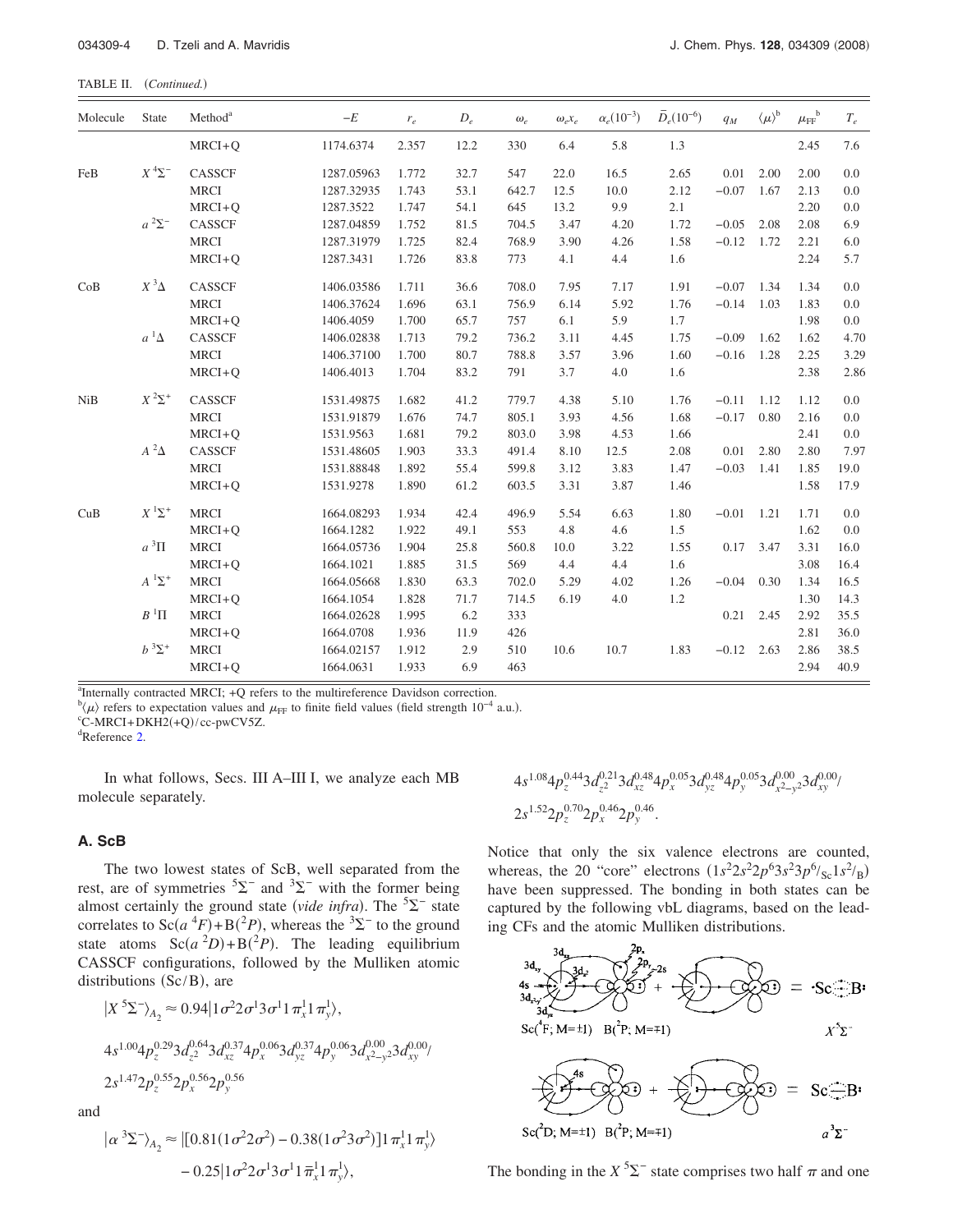<span id="page-4-0"></span>

FIG. 1. MRCI/5Z potential energy curves of the ScB molecule. All energies shifted by  $+784.0E_h$ . Inset: MRCI+Q/4Z relative energy levels of 20 states of the ScB molecule.

half  $\sigma$  bonds  $(\frac{1}{2}\sigma, \frac{1}{2}\pi, \frac{1}{2}\pi)$  and two half  $\pi$  and one  $\sigma$  bond  $(\sigma, \frac{1}{2}\pi, \frac{1}{2}\pi)$  in the  $\tilde{a}^3\Sigma^2$  state. In both states, a total of about 0.2*e*<sup>−</sup> are transferred from the metal to the B atom according to the total Mulliken populations.

From Table [II,](#page-2-0) we can see that the MRCI $(+Q)/5Z$  binding energies of the  $X^5\Sigma^-$  and  $a^3\Sigma^-$  states with respect to the adiabatic channels are  $D_e = 75.1$  (75.8) and 37.9  $(36.9)$  kcal/mol at  $r_e = 2.128$   $(2.132)$  and 2.238  $(2.249)$  Å, respectively. Correcting for the zero point energy (ZPE  $\approx \omega_e/2$ , we get *D*<sub>0</sub>=74.3 (75.0) and 37.3 (36.3) kcal/mol. Note that the  $X^5\Sigma^-$  state has much higher binding energy as compared to  $a^3\Sigma$ <sup>-</sup> since it opens adiabatically to an excited Sc  $(a^4F; s^1d^2)$  atom, while the  $a^4\Sigma^-$  state opens to the ground state of the Sc atom  $(a^2D; s^2d^1)$ . The atomic separation energy of Sc  $a^4F \leftarrow a^2D$  at the MRCI/5Z(experimental) level is  $1.573$   $(1.427)$  eV (see Table [I](#page-1-0)).

The  $a^3\Sigma^-$  state is above the  $X^5\Sigma^-$  by 1.7 (1.1) kcal/mol  $(=T_e)$ , or  $T_0 = T_e + \Delta \omega_e / 2 = 1.5$  (0.95) kcal/mol. Using the weighted core correlation consistent basis set of quintuple cardinality of Balabanov and Peterson, cc-pwCV5Z contracted to  $\left[11s10p8d5f4g3h2i\right]$ , core  $\left(3s^23p^6\right)$  of Sc) correlation effects were taken into account, as well as scalar relativistic effects through the second order Douglas-Kroll-Hess approximation.<sup>14</sup> At this level of theory,  $C-MRCI+DKH2$  $(+Q)/cc$ -pwCV5Z, the ordering between the <sup>5</sup> $\Sigma$ <sup>-</sup>-<sup>3</sup> $\Sigma$ <sup>-</sup> energy separation now becomes  $T_e = 3.6$  (3.2) kcal/mol. Therefore, we can claim with some confidence that the ground state of ScB molecule is of  $5\Sigma^-$  symmetry. Moreover, at the C-MRCI+DKH2(+Q)/cc-pwCV5Z level for the  $X^5\Sigma^-$  state, we calculate  $r_e$ =2.092 (2.094) Å,  $D_e$ =73.7 (76.3) kcal/mol, and  $\langle \mu \rangle / \mu_{\text{FF}}$ = 3.68/3.99 D, where  $\langle \mu \rangle$  and  $\mu_{\text{FF}}$  are expectation value and finite field dipole moments, respectively. Notice that while the binding energy remains practically the same from MRCI+Q/5Z to C-MRCI+DKH2  $+Q$ /cc-pwCV5Z, 75.8 versus 76.3 kcal/mol, the bond distance and dipole moment decrease by 0.04 Å and 0.1 Debye  $(\mu_{\text{FF}})$ , respectively. For the  $a^3\Sigma^-$  state, completely analogous results are obtained at the C-MRCI +DKH2/cc-pwCV5Z level of theory; i.e., the  $r_e$  and  $\mu_{FF}$ values decrease by about 0.04 Å and 0.16 D, whereas *De* remains practically the same, as contrasted to the plain MRCI/5Z values. The above discussion shows that our uncorrected results with respect to core-valence correlation and scalar relativistic effect MRCI results can be considered as quite reliable.

The C-MRCI/ $[7s6p5d4f3g/s_c 5s4p3d2f/s_l]$  results of Černušák *et al.*[4](#page-13-3) are similar to the present ones for both  $X^{5}\Sigma^{-}$  ( $r_e = 2.120$  Å,  $D_e = 75.8$  kcal/mol) and  $a^{3}\Sigma^{-}$  states  $(r_e=2.211 \text{ Å}, D_e=39.2 \text{ kcal/mol})$ ; however, a difference of 0.6 D is observed in the  $\langle \mu \rangle$  dipole moment value of the  $X^5\Sigma^-$  state.

The PECs of the two lowest states are plotted in Fig. [1;](#page-4-0) the inset shows the relative energy ordering of 20 states of ScB. The second excited state,  $b<sup>1</sup>\Delta$ , lies about 9 kcal/mol above the ground state at the MRCI+ $Q/5Z$  level of theory.

Finally, comparing the neutral ScB molecule with the ScB<sup>+</sup> cation,<sup>5(a)</sup> we observe that the  $X$ <sup>4</sup> $\Sigma$ <sup>-</sup> state of ScB<sup>+</sup> results from the  $X^5\Sigma^-$  of ScB by removing an electron from the  $\sigma$  frame of ScB. The  $r_e$  values of ScB and ScB<sup>+</sup> are similar, but the  $D_e$  of ScB<sup>+</sup> is 45 kcal/mol at the MRCI/7*s*6*p*4*d*3*f*/Sc 4*s*3*p*2*d*1*f*/B level, about 30 kcal/mol less than that of the ScB molecule.

#### **B. TiB**

Figure [2](#page-5-0) shows four PECs of the TiB molecule and a relative energy diagram (inset) of the first 20 states. The ground state,  $X^6\Delta$ , is well separated ( $\approx$ 9 kcal/mol) from the first three excited states  $(1^1\Delta, 2^4\Pi, 3^2\Sigma^+)$ , which are practically degenerate. The  $X^6\Delta$  state correlates to the first excited state of the metal,  $Ti(4s<sup>1</sup>3d<sup>3</sup>; a<sup>5</sup>F)$ , experimentally 18.6 kcal/mol above its ground state  ${}^{3}F(4s^{2}3d^{2})$ .<sup>[13](#page-13-12)</sup>

The MRCI(+Q)/5Z  $D_e$  and  $r_e$  values are 62.8  $(64.5)$  kcal/mol and 2.077  $(2.080)$  Å, respectively. Extending our calculations to the C-MRCI+DKH2 +Q/cc-pwCV5Z level of theory, the  $D_e$  of  $X^6\Delta$  remains practically the same whereas,  $r_e$  decreases by 0.03 Å, a similar behavior as in the  $X^5\Sigma^-$  and  $a^3\Sigma^-$  states of ScB. An experimental  $D_e$  estimate of  $66.0 \pm 15$  kcal/mol (the same value is also given for ScB) is cited in the literature, $2$  but obviously cannot be considered as very reliable.

The leading equilibrium CASSCF CFs and the ensuing atomic Mulliken populations are

$$
|X^6 \Delta \rangle_{A_1 + A_2} \approx 0.93/\sqrt{2} |1 \sigma^2 2 \sigma^1 3 \sigma^1 1 \pi_x^1 1 \pi_y^1 (1 \delta_-^1 + 1 \delta_+^1) \rangle,
$$
  
\n
$$
4s^{0.99} 4p_z^{0.25} 3d_{z^2}^{0.68} 3d_{xz}^{0.43} 4p_x^{0.05} 3d_{yz}^{0.43} 4p_y^{0.05} 3d_{x^2-y^2}^{0.50} 3d_{xy}^{0.50} /
$$
  
\n
$$
2s^{1.50} 2p_z^{0.54} 2p_x^{0.52} 2p_y^{0.52}.
$$

The following vbL diagrams show that the bonding scheme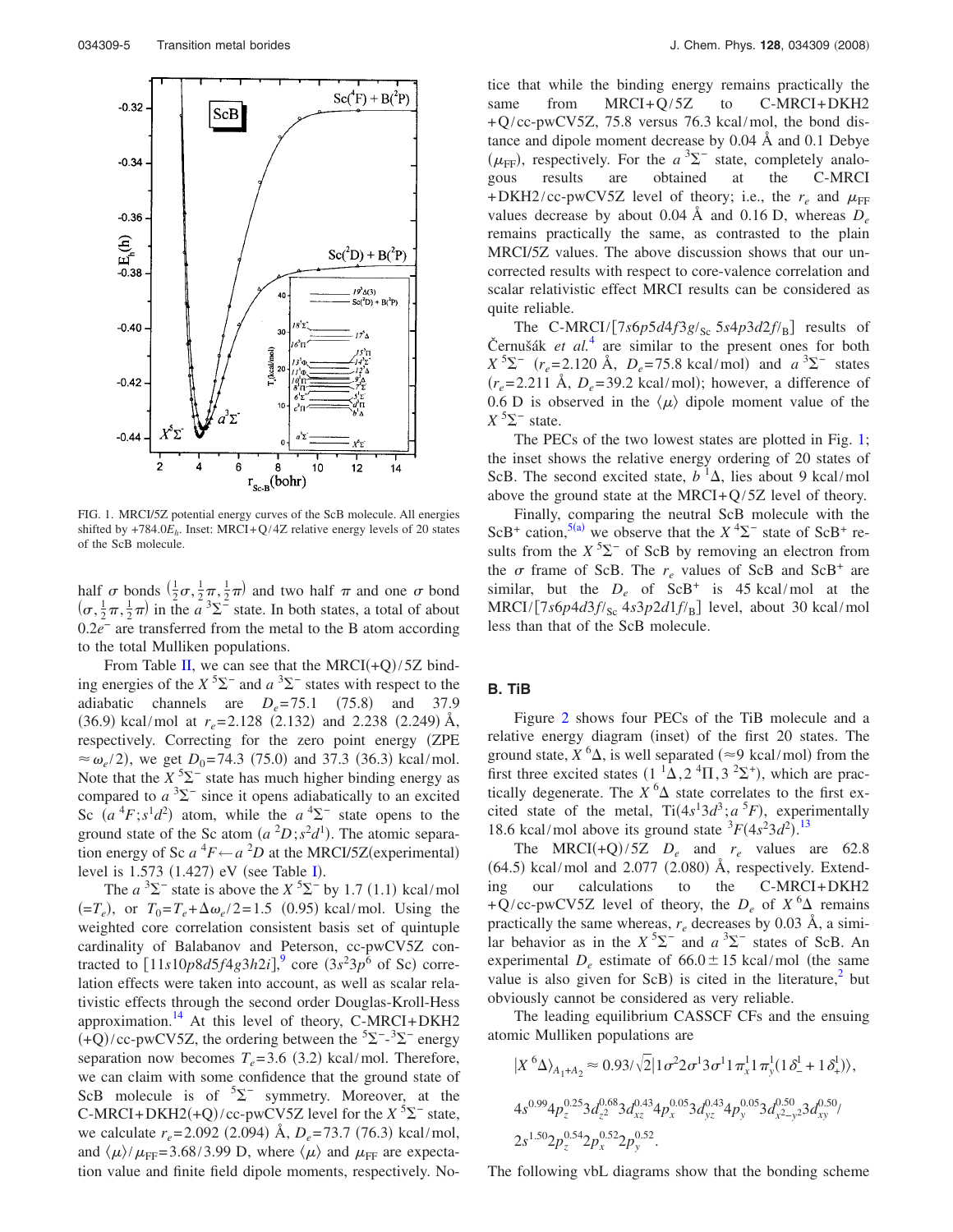<span id="page-5-0"></span>

FIG. 2. MRCI/5Z potential energy curves of the TiB molecule. All energies shifted by  $+873.0E_h$ . Inset: MRCI+Q/4Z relative energy levels of 20 states of the TiB molecule.

consists of three half bonds  $(\frac{1}{2}\sigma, \frac{1}{2}\pi, \frac{1}{2}\pi)$ , exactly as in the  $X^5\Sigma^-$  state of ScB.

$$
3d_{xy} \times 3d_{x}
$$
  
\n
$$
3d_{xy} \times 3d_{x}
$$
  
\n
$$
3d_{xy} \times 3d_{x}
$$
  
\n
$$
3d_{xy} \times 3d_{x}
$$
  
\n
$$
3d_{xy} \times 3d_{x}
$$
  
\n
$$
3d_{xy} \times 3d_{x}
$$
  
\n
$$
3d_{xy} \times 3d_{x}
$$
  
\n
$$
3d_{xy} \times 3d_{x}
$$
  
\n
$$
3d_{xy} \times 3d_{x}
$$
  
\n
$$
3d_{xy} \times 3d_{x}
$$
  
\n
$$
3d_{xy} \times 3d_{x}
$$
  
\n
$$
3d_{xy} \times 3d_{x}
$$
  
\n
$$
3d_{xy} \times 3d_{x}
$$
  
\n
$$
3d_{xy} \times 3d_{x}
$$
  
\n
$$
3d_{xy} \times 3d_{x}
$$
  
\n
$$
3d_{xy} \times 3d_{x}
$$
  
\n
$$
3d_{xy} \times 3d_{x}
$$
  
\n
$$
3d_{xy} \times 3d_{x}
$$
  
\n
$$
3d_{xy} \times 3d_{x}
$$
  
\n
$$
3d_{xy} \times 3d_{x}
$$
  
\n
$$
3d_{xy} \times 3d_{x}
$$
  
\n
$$
3d_{xy} \times 3d_{x}
$$
  
\n
$$
3d_{xy} \times 3d_{x}
$$
  
\n
$$
3d_{xy} \times 3d_{x}
$$
  
\n
$$
3d_{xy} \times 3d_{x}
$$
  
\n
$$
3d_{xy} \times 3d_{x}
$$
  
\n
$$
3d_{xy} \times 3d_{x}
$$
  
\n
$$
3d_{xy} \times 3d_{x}
$$
  
\n
$$
3d_{xy} \times 3d_{x}
$$
  
\n
$$
3d_{xy} \times 3d_{x}
$$
  
\n
$$
3d_{xy} \times 3d_{x}
$$
  
\n
$$
3d_{xy} \times 3d_{x}
$$
<

The next two states,  $1 \, {}^4\Delta$  and  $2 \, {}^4\Pi$ , are degenerate at the  $MRCI(+Q)/5Z$  level, the labeling "1" and "2" being only formal, lying 8.5 (7.9) and 8.6 (7.7) above the  $X^6\Delta$  state, whereas the  $3^{2}\Sigma^{+}$  is 9.3 (9.8) kcal/mol higher. They all correlate adiabatically to the ground state atoms,  $Ti(^3F)$  $+ B(^{2}P)$ . At around 7 bohrs, the 1<sup>4</sup> $\Delta$  state interacts with the  $12<sup>4</sup>\Delta$  $12<sup>4</sup>\Delta$  $12<sup>4</sup>\Delta$  state (see inset of Fig. 2), which also correlates to  $\text{Ti}(a^3F) + \text{B}(2P)$ ; the 2<sup>4</sup> $\Pi$  suffers an avoided crossing at 4.3 bohrs with 14<sup>4</sup>II, which correlates to  $\text{Ti}(a^5F) + \text{B}(^2P)$ ;  $3^2\Sigma^+$  displays an avoided crossing at 4.7 bohrs with the  $5^{2} \Sigma^{+}$  state, the latter correlating to the ground state fragments. The main equilibrium CASSCF CFs, atomic population densities, and vbL diagrams are given below,

$$
|1^{4}\Delta\rangle_{A_1} \approx |[0.80(1\sigma^2 2\sigma^2) - 0.39(1\sigma^2 3\sigma^2)]1 \pi_x^1 1 \pi_y^1 1 \delta_x^1 \rangle
$$
  
- 0.24 |1 $\sigma^2 2 \sigma^2 2 \pi_x^1 2 \pi_y^1 1 \delta_x^1 \rangle$ ,

$$
4s^{1.04}4p_z^{0.40}3d_{z^2}^{0.17}3d_{xz}^{0.59}4p_x^{0.03}3d_{yz}^{0.59}4p_y^{0.03}3d_{x^2-y^2}^{0.50}3d_{xy}^{0.50}/
$$
  

$$
2s^{1.59}2p_z^{0.76}2p_x^{0.39}2p_y^{0.39},
$$



$$
|2^{4}\Pi\rangle_{B_1} \approx |1\sigma^2 2\sigma^1 3\sigma^1 1\pi_x^1[0.84(1\pi_y^2) - 0.18(2\pi_y^2)]\rangle
$$
  
- 0.18|1 $\sigma^2 2\sigma^1(1\pi_x^2 1\pi_y^1 1\delta_{-}^1 + 1\pi_x^1 1\pi_y^2 1\delta_{+}^1)\rangle,$ 

$$
\begin{aligned} &4s^{0.99}4p_z^{0.32}3d_{z^2}^{0.69}3d_{xz}^{0.86}4p_x^{0.04}3d_{yz}^{0.86}4p_y^{0.04}3d_{x^2-y^2}^{0.07}3d_{xy}^{0.07}\rangle\\ &2s^{1.41}2p_z^{0.49}2p_x^{0.58}2p_y^{0.58}, \end{aligned}
$$

$$
4s \sqrt{3d_{2}} \sqrt{2} \sqrt{3d_{2}} + \sqrt{2} \sqrt{2} \sqrt{3d_{2}} = Ti \text{ B!}
$$
  
\n
$$
Ti(^{5}F; M=0) B(^{7}F; M=1)
$$

$$
|3^2\Sigma^+\rangle_{A_1} \approx |1\sigma^2 2\sigma^1 [0.89(1\pi_x^2 1\pi_y^2) - 0.21(2\pi_x^2 1\pi_y^2 + 1\pi_x^2 2\pi_y^2)]\rangle,
$$

$$
4s^{0.95}4p_{z}^{0.44}3d_{z^{2}}^{0.18}3d_{xz}^{1.17}4p_{x}^{0.04}3d_{yz}^{1.17}4p_{y}^{0.04}3d_{x^{2}-y^{2}}^{0.0}
$$
\n
$$
2s^{1.29}2p_{z}^{0.13}2p_{x}^{0.77}2p_{y}^{0.77}.
$$
\n
$$
4s\sqrt{2s^{2}}\sqrt{2s^{2}}\sqrt{2s^{2}}\sqrt{2s^{2}}\sqrt{2s^{2}}\sqrt{2s^{2}}\sqrt{2s^{2}}\sqrt{2s^{2}}\sqrt{2s^{2}}\sqrt{2s^{2}}\sqrt{2s^{2}}\sqrt{2s^{2}}\sqrt{2s^{2}}\sqrt{2s^{2}}\sqrt{2s^{2}}\sqrt{2s^{2}}\sqrt{2s^{2}}\sqrt{2s^{2}}\sqrt{2s^{2}}\sqrt{2s^{2}}\sqrt{2s^{2}}\sqrt{2s^{2}}\sqrt{2s^{2}}\sqrt{2s^{2}}\sqrt{2s^{2}}\sqrt{2s^{2}}\sqrt{2s^{2}}\sqrt{2s^{2}}\sqrt{2s^{2}}\sqrt{2s^{2}}\sqrt{2s^{2}}\sqrt{2s^{2}}\sqrt{2s^{2}}\sqrt{2s^{2}}\sqrt{2s^{2}}\sqrt{2s^{2}}\sqrt{2s^{2}}\sqrt{2s^{2}}\sqrt{2s^{2}}\sqrt{2s^{2}}\sqrt{2s^{2}}\sqrt{2s^{2}}\sqrt{2s^{2}}\sqrt{2s^{2}}\sqrt{2s^{2}}\sqrt{2s^{2}}\sqrt{2s^{2}}\sqrt{2s^{2}}\sqrt{2s^{2}}\sqrt{2s^{2}}\sqrt{2s^{2}}\sqrt{2s^{2}}\sqrt{2s^{2}}\sqrt{2s^{2}}\sqrt{2s^{2}}\sqrt{2s^{2}}\sqrt{2s^{2}}\sqrt{2s^{2}}\sqrt{2s^{2}}\sqrt{2s^{2}}\sqrt{2s^{2}}\sqrt{2s^{2}}\sqrt{2s^{2}}\sqrt{2s^{2}}\sqrt{2s^{2}}\sqrt{2s^{2}}\sqrt{2s^{2}}\sqrt{2s^{2}}\sqrt{2s^{2}}\sqrt{2s^{2}}\sqrt{2s^{2}}\sqrt{2s^{2}}\sqrt{2s^{2}}\sqrt{2s^{2}}\sqrt{2s^{2}}\sqrt{2s
$$

The MRCI+Q/5Z  $D_e$  values of the three states with respect to the ground state products are the same,  $D_e$ = 34.6 kcal/mol. However, diabatically, the binding energy of the 2<sup>4</sup>II state is 56.7 kcal/mol. The 1<sup>4</sup> $\Delta$  features one  $\sigma$ and two half  $\pi$  bonds  $(\sigma, \frac{1}{2}\pi, \frac{1}{2}\pi)$ ; 2<sup>4</sup>II one  $\pi$ , a half  $\sigma$ , and a half  $\pi(\frac{1}{2}\sigma, \frac{1}{2}\pi, \pi)$ , and the 3<sup>-2</sup> $\Sigma^+$  state three genuine bonds, one  $\sigma$  and two  $\pi$  ( $\sigma$ ,  $\pi$ ,  $\pi$ ). Consistently, the latter has the smaller bond distance  $[r_e=1.913 \ (1.924)$  Å] and the larger harmonic frequency  $\left[\omega_e = 657.5\right.$  (642) cm<sup>-1</sup>], as compared to the  $X^6\Delta$ , 1<sup>4</sup> $\Delta$ , and 2<sup>4</sup> $\Pi$  states.

The PECs of the four lowest states are depicted in Fig. [2;](#page-5-0) the inset shows the MRCI+Q relative energy ordering of 20 low-lying states of TiB. Some of them are degenerate, for example, 9<sup>4</sup>  $\Gamma$ , 10<sup>4</sup> $\Phi$ , 11<sup>2</sup> $\Pi$ , 12<sup>4</sup> $\Delta$ , and 13<sup>4</sup> $\Pi$ , so the numbering is purely formal.

Comparing the ground state of the neutral Ti[B mo](#page-13-14)lecule,  $X^6\Delta$ , with the ground state of TiB<sup>+</sup> cation,  $X^5\Delta$ , <sup>5</sup>(b)</sub> we observe that both have the Ti atom or  $Ti<sup>+</sup>$  excited with three half bonds  $(\frac{1}{2}\sigma, \frac{1}{2}\pi, \frac{1}{2}\pi)$ , but the *in situ* atoms have different M values, so the  $X^5\Delta(TiB^+)$  results from the  $X^6\Delta(TiB)$  by abstracting one *e*<sup>−</sup> followed by a "rearrangement" of M values. The  $X^5\Delta$ (TiB<sup>+</sup>) PEC presents a minimum at 2.104 Å with  $D_e = 49.0$  kcal/mol at the MRCI+Q/ $[7s6p4d3f]$  $_{\text{Cr}}$  4*s*3*p*2*d*1*f*/<sub>B</sub>]<sup>5(b)</sup> level.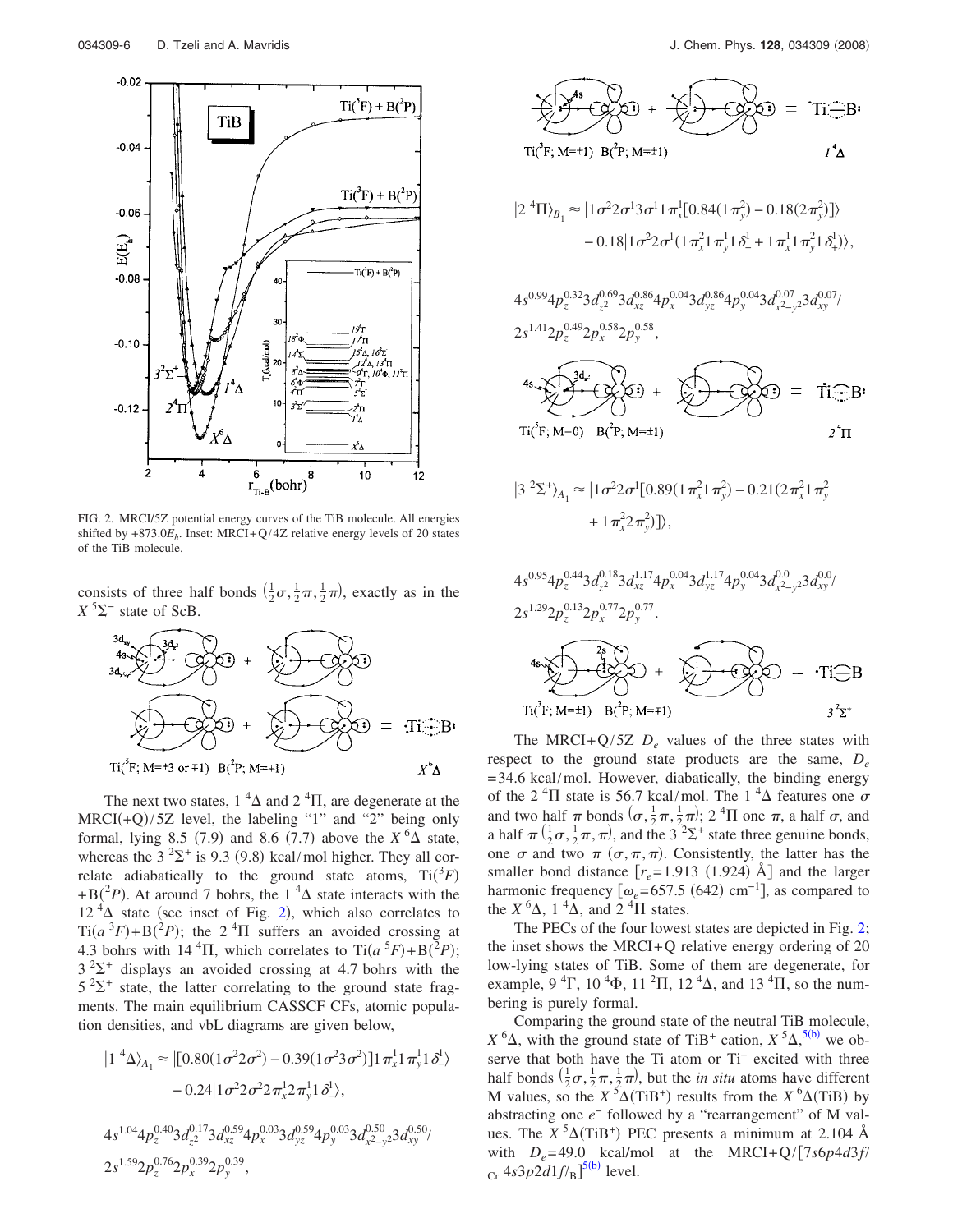<span id="page-6-0"></span>

FIG. 3. MRCI/5Z potential energy curves of the VB molecule. All energies shifted by  $+967.0E_h$ . Inset: MRCI+Q/4Z relative energy levels of 23 states of the VB molecule.

#### **C. VB**

Figure [3](#page-6-0) depicts MRCI/5Z PECs of the first four lowest states, namely,  $X^7\Sigma^+$ , 1<sup>5</sup>II, 2<sup>5</sup> $\Phi$ , and 3<sup>5</sup> $\Delta$ ; a relative energy diagram of 23 states calculated at the MRCI+ $Q$ /4Z level is shown in the inset.

Remarkably, the ground state is of  $\sqrt{2}^+$  symmetry, the highest multiplicity of all the nine MB ground states studied. It correlates adiabatically to the first excited state of  $V(a^{6}D; sd^{4})$ , experimentally 0.245 eV above the  $V(a<sup>4</sup>F; sd<sup>4</sup>)$ ,<sup>[13](#page-13-12)</sup> maintaining this character to the equilibrium. The labeling of the next two states  $1<sup>5</sup>\Pi$  and  $2<sup>5</sup>\Phi$ , "1" and "2," is only formal, being degenerate within less than 1 kcal/mol (Table [II](#page-2-0)). The three quintets  $1<sup>5</sup>$ II,  $2<sup>5</sup>$  $\Phi$ , and  $3<sup>5</sup>\Delta$  correlate adiabatically to the ground state atoms  $V(a^4F) + B(^2P)$ , but diabatically to  $V(a^6D) + B(^2P)$  due to avoided crossings at about 4.7, 4.7, and 6 bohrs, respectively.

The leading equilibrium CASSCF CFs, their atomic Mulliken population, and bonding as pictured by the vbL diagram of the four states above follow

$$
|X^7\Sigma^+\rangle_{A_1} \approx 0.93|1\sigma^2 2\sigma^1 3\sigma^1 1\pi_x^1 1\pi_y^1 1\delta_x^1 1\delta_x^1 \rangle,
$$
  
\n
$$
4s^{0.95}4p_z^{0.18}3d_z^{0.76}3d_{xz}^{0.47}4p_x^{0.04}3d_{yz}^{0.47}4p_y^{0.04}3d_{x^2-y^2}^{0.99}3d_{xy}^{0.99}/
$$
  
\n
$$
2s^{1.54}2p_z^{0.52}2p_x^{0.49}2p_y^{0.49},
$$
  
\n
$$
4s = \sum_{x \in \mathcal{X}} 3d_x \sum_{y \in \mathcal{Y}} 3p_x^{0.49}2p_y^{0.49},
$$
  
\n
$$
4s = \sum_{y \in \mathcal{Y}} 3d_x \sum_{y \in \mathcal{Y}} 3p_x^{0.49}2p_y^{0.49},
$$
  
\n
$$
4s = \sum_{y \in \mathcal{Y}} 3d_x \sum_{y \in \mathcal{Y}} 3p_x^{0.49}2p_y^{0.49},
$$
  
\n
$$
4s = \sum_{y \in \mathcal{Y}} 3d_x^{0.47}2p_y^{0.49}2p_y^{0.49},
$$
  
\n
$$
4s = \sum_{y \in \mathcal{Y}} 3d_x^{0.47}2p_x^{0.49}2p_y^{0.49},
$$
  
\n
$$
4s = \sum_{y \in \mathcal{Y}} 3d_x^{0.47}2p_x^{0.49}2p_y^{0.49}2p_y^{0.49},
$$

$$
|1^{5}\Pi\rangle_{B_{1}(+)} \text{ or } |2^{5}\Phi\rangle_{B_{1}(-)}
$$
  
\n
$$
\approx 0.62|1\sigma^{2}2\sigma^{1}3\sigma^{1}(1\pi_{x}^{2}1\pi_{y}^{1}1\delta_{-}^{1} \pm 1\pi_{x}^{1}1\pi_{y}^{2}1\delta_{+}^{1})\rangle,
$$
  
\n
$$
4s^{0.99}4p_{z}^{0.28}3d_{z}^{0.79}3d_{xz}^{0.91}4p_{x}^{0.03}3d_{yz}^{0.91}4p_{y}^{0.03}3d_{x^{2}-y^{2}}^{0.50}d_{xy}^{0.50}/
$$
  
\n
$$
2s^{1.45}2p_{z}^{0.46}2p_{x}^{0.56}2p_{y}^{0.56},
$$
  
\n
$$
4s^{3/2}2s^{2/3}2s^{2/3}2s^{2/3}2s^{2/3}2s^{2/3}2s^{2/3}2s^{2/3}2s^{2/3}2s^{2/3}2s^{2/3}2s^{2/3}2s^{2/3}2s^{2/3}2s^{2/3}2s^{2/3}2s^{2/3}2s^{2/3}2s^{2/3}2s^{2/3}2s^{2/3}2s^{2/3}2s^{2/3}2s^{2/3}2s^{2/3}2s^{2/3}2s^{2/3}2s^{2/3}2s^{2/3}2s^{2/3}2s^{2/3}2s^{2/3}2s^{2/3}2s^{2/3}2s^{2/3}2s^{2/3}2s^{2/3}2s^{2/3}2s^{2/3}2s^{2/3}2s^{2/3}2s^{2/3}2s^{2/3}2s^{2/3}2s^{2/3}2s^{2/3}2s^{2/3}2s^{2/3}2s^{2/3}2s^{2/3}2s^{2/3}2s^{2/3}2s^{2/3}2s^{2/3}2s^{2/3}2s^{2/3}2s^{2/3}2s^{2/3}2s^{2/3}2s^{2/3}2s^{2/3}2s^{2/3}2s^{2/3}2s^{2/3}2s^{
$$

The bonding in the  $X^7\Sigma^+$  state consists of three half bonds  $(\frac{1}{2}\sigma, \frac{1}{2}\pi, \frac{1}{2}\pi)$ , in 1<sup>5</sup>II and 2<sup>5</sup> $\Phi$  of  $(\frac{1}{2}\sigma, \frac{1}{2}\pi, \pi)$  and in  $3^{5}\Delta$  of  $(\sigma, \frac{1}{2}\pi, \frac{1}{2}\pi)$ . The MRCI(+Q)/5Z  $D_e$  (kcal/mol) and  $r_e$  (Å) values are 52.3 (54.9) and 2.039 (2.043), 40.6 (42.0) and 1.938 (1.942), 40.0 (41.1) and 1.940 (1.944), and 37.2 (39.7) and 2.159 (2.172) for the *X*<sup>7</sup> $\Sigma$ <sup>+</sup>, 1<sup>5</sup> $\Pi$ , 2<sup>5</sup> $\Phi$ , and 3<sup>5</sup> $\Delta$ states, respectively (Table  $II$ ).

Comparing the neutral VB molecule with the VB<sup>+</sup> cation,<sup>5(c)</sup> we observe that the  $X$ <sup>6</sup> $\Sigma$ <sup>+</sup> state of VB<sup>+</sup> presents an avoided crossing; in the equilibrium, the *in situ*  $V^+$  cation is in its first excited state  $a<sup>5</sup>F$ , whereas the bonding comprises three half bonds  $(\frac{1}{2}\sigma, \frac{1}{2}\pi, \frac{1}{2}\pi)$  similar to  $X^7\Sigma^+$  of VB. The  $r_e$ values of the two species are alike, but the  $D_e$  value<br>of  $VB^+$  is 45.5 kcal/mol at the MRCI 45.5 kcal/mol  $+Q/[7s6p4d3f/c<sub>r</sub> 4s3p2d1f/<sub>B</sub>]$ , about 10 kcal/mol less than the corresponding value of the VB $(X^7\Sigma^+)$  molecule.

#### **D. CrB**

The MRCI/5Z PECs for the  $X^6\Sigma^+$ ,  $A^6\Pi$ , and  $a^8\Pi$  states of CrB, along with the relative energies  $(MRCI+Q/4Z)$  of 20 states (inset), are shown in Fig. [4.](#page-7-0) The three lowest states correlate to the ground state fragments  $Cr(a^7S; 4s^13d^5)$ +B( $^{2}P$ ). However, close to equilibrium, the *X*<sup>6</sup> $\Sigma$ <sup>+</sup> state interacts strongly with the 25 kcal/mol higher  $8^{6} \Sigma^{+}$  state, which correlates to  $Cr(a^{5}S; 4s^{1}3d^{5}) + B(^{2}P)$ ; this can also be seen from the morphology of the  $X^{6\Sigma^{+}}$  PEC at 4.2 bohrs. The equilibrium bond distance and the dissociation energies of the  $X^6\Sigma^+$  state are  $r_e = 2.166$  (2.183) Å,  $D_e = 26.3$  $(31.2)$  kcal/mol, with corresponding values for the *A* <sup>6</sup> $\Pi$  and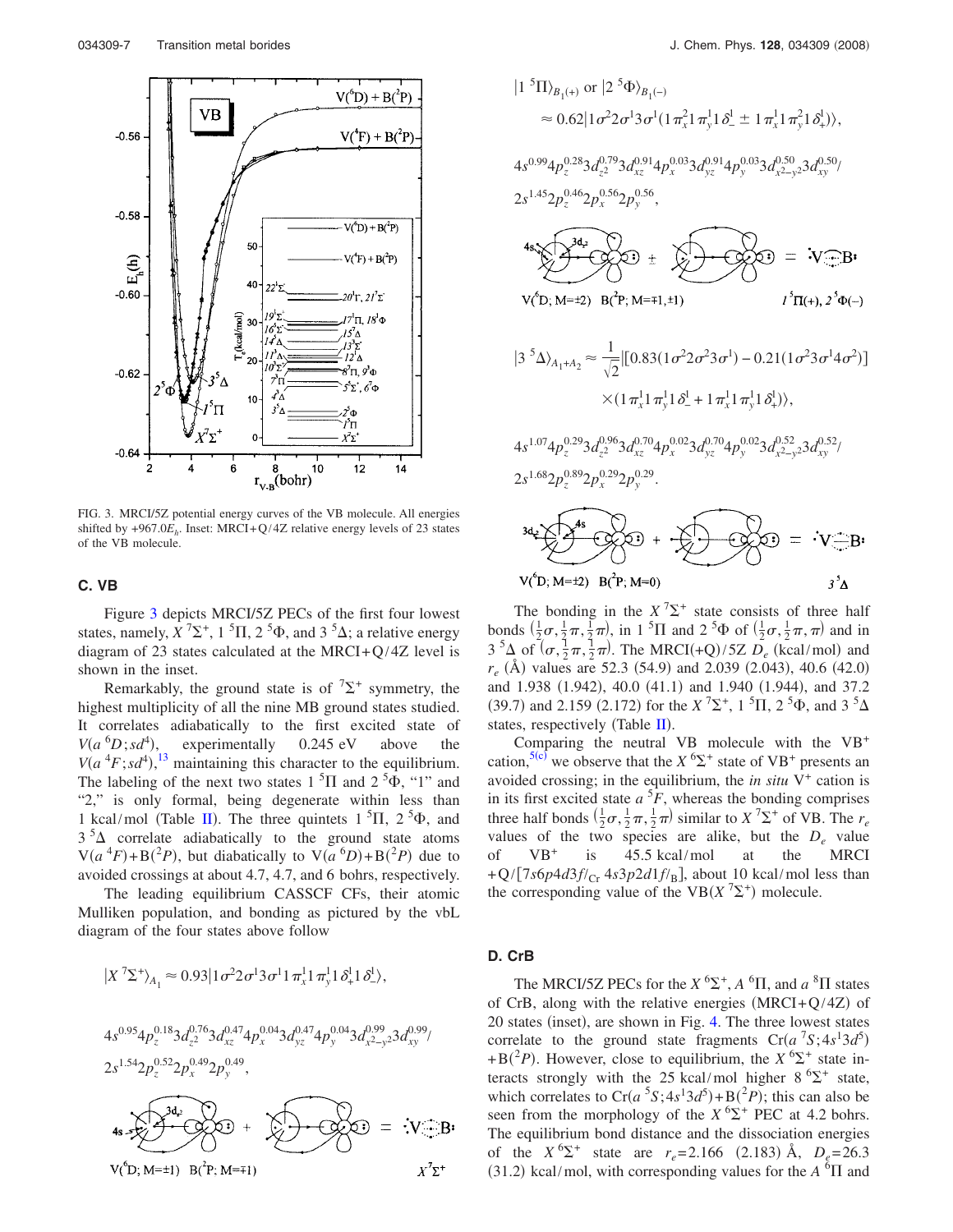<span id="page-7-0"></span>

FIG. 4. MRCI/5Z potential energy curves of the CrB molecule. All energies shifted by  $+1068.0E_h$ . Inset: MRCI+Q/4Z relative energy levels of 20 states of the CrB molecule.

 $a^{8}$  $\Pi$  of 1.995 (2.001) Å, 25.3 (29.1) kcal/mol and 2.182  $(2.161)$  Å,  $20.5$   $(24.5)$  kcal/mol, respectively, at the MRCI  $(+Q)/5Z$  level of theory.

The leading CFs, Mulliken populations, and vbL diagrams describing the bonding scheme of these three states are given below,

$$
|X^{6}\Sigma^{+}\rangle_{A_{1}} \approx 0.89|1\sigma^{2}2\sigma^{2}3\sigma^{1}1\pi_{x}^{1}1\pi_{y}^{1}1\delta_{+}^{1}1\delta_{-}^{1}\rangle,
$$
  
\n
$$
4s^{0.99}4p_{z}^{0.17}3d_{z}^{0.97}3d_{xz}^{0.87}4p_{x}^{0.01}3d_{yz}^{0.87}4p_{y}^{0.01}3d_{x^{2-y}2}^{1.00}3d_{xy}^{1.00}/
$$
  
\n
$$
2s^{1.73}2p_{z}^{1.01}2p_{x}^{0.15}2p_{y}^{0.15},
$$
  
\n
$$
\underbrace{\sqrt{1}}_{\text{Cr}(3)} \underbrace{\mathbf{B}(\mathbf{\hat{P}}; \mathbf{M}=0)}_{\text{Cr}(5)} = \begin{cases} \mathbf{\hat{C}r}_{\text{cm}}^{\text{cm}}\mathbf{B}\mathbf{\hat{P}}\\ \mathbf{\hat{S}}\\ \mathbf{\hat{S}}\\ \mathbf{\hat{S}}\\ \mathbf{\hat{S}}\\ \mathbf{\hat{S}}\\ \mathbf{\hat{S}}\\ \mathbf{\hat{S}}\\ \mathbf{\hat{S}}\\ \mathbf{\hat{S}}\\ \mathbf{\hat{S}}\\ \mathbf{\hat{S}}\\ \mathbf{\hat{S}}\\ \mathbf{\hat{S}}\\ \mathbf{\hat{S}}\\ \mathbf{\hat{S}}\\ \mathbf{\hat{S}}\\ \mathbf{\hat{S}}\\ \mathbf{\hat{S}}\\ \mathbf{\hat{S}}\\ \mathbf{\hat{S}}\\ \mathbf{\hat{S}}\\ \mathbf{\hat{S}}\\ \mathbf{\hat{S}}\\ \mathbf{\hat{S}}\\ \mathbf{\hat{S}}\\ \mathbf{\hat{S}}\\ \mathbf{\hat{S}}\\ \mathbf{\hat{S}}\\ \mathbf{\hat{S}}\\ \mathbf{\hat{S}}\\ \mathbf{\hat{S}}\\ \mathbf{\hat{S}}\\ \mathbf{\hat{S}}\\ \mathbf{\hat{S}}\\ \mathbf{\hat{S}}\\ \mathbf{\hat{S}}\\ \mathbf{\hat{S}}\\ \mathbf{\hat{S}}\\ \mathbf{\hat{S}}\\ \mathbf{\hat{S}}\\ \mathbf{\hat{S}}\\ \mathbf{\hat{S}}\\ \mathbf{\hat{S}}\\ \mathbf{\hat{S}}\\ \mathbf{\hat{S}}\\ \mathbf{\hat{S}}
$$

<span id="page-7-1"></span>

FIG. 5. MRCI/5Z potential energy curves of the MnB molecule. All energies shifted by  $+1174.0E_h$ . Inset: MRCI+Q/4Z relative energy levels of 25 states of the MnB molecule.

$$
|a^{8}\Pi\rangle_{B_1} \approx 0.97|1\sigma^2 2\sigma^1 3\sigma^1 1\pi_x^1 2\pi_x^1 1\pi_y^1 1\delta_x^1 1\delta_x^1,
$$
  
\n
$$
4s^{0.70}4p_z^{0.05}3d_{z^2}^{0.95}3d_{xz}^{0.99}4p_x^{0.02}3d_{yz}^{0.99}4p_y^{0.02}3d_{x^2-y}^{1.00}3d_{xy}^{1.00}/
$$
  
\n
$$
2s^{1.72}2p_z^{0.53}2p_x^{0.51}2p_y^{0.51}.
$$
  
\n
$$
3d_a \sum_{r \in \mathcal{C}} s^{8s} \sum_{r \in \mathcal{C}} s^{8s} \longrightarrow 0 \qquad \text{for} \qquad s \qquad \text{for} \qquad \text{and} \qquad a^{8}\Pi
$$

The bonding in the  $X^{6}\Sigma^{+}$  state can be described as  $(\sigma, \frac{1}{2}\pi, \frac{1}{2}\pi)$ , that in *A* <sup>6</sup> $\Pi$  as  $(\frac{1}{2}\sigma, \pi, \frac{1}{2}\pi)$ , and that in *a* <sup>8</sup> $\Pi$  as  $(\frac{1}{2}\sigma, \frac{1}{2}\pi)$ . Notice that according to the atomic populations the  $\pi$  bonds in all three states are rather weak, but particularly so in the  $a$ <sup>8</sup> $\Pi$  state where less than 0.05 $e^-$  are transferred from Cr to B along the  $\pi$  frame.

In the inset of Fig. [4,](#page-7-0) the relative energy ordering of 20 states of CrB is depicted. The third and fourth excited states are of  ${}^{4}\Sigma^{-}$  and  ${}^{4}\Pi$  symmetries lying 12 and 13 kcal/mol above the ground state at the MRCI/5Z level of theory.

Contrasting the neutral CrB molecule with the CrB<sup>+</sup> cation,<sup>5(d)</sup> we observe that the  $X^7\Sigma^+$  state of CrB<sup>+</sup> results from the  $X^6\Sigma^+$  of CrB by removing the  $4s^1$  electron. The  $D_e$ values of the two species are similar, however, in the  $X^7\Sigma^+$ state of CrB<sup>+</sup>, the  $r_e$  value is larger than that of  $X^6\Sigma^+$  (CrB) by 0.05 Å.

#### **E. MnB**

In Fig. [5,](#page-7-1) three MRCI/5Z PECs of MnB are displayed with an inset displaying the relative energies of 25 MRCI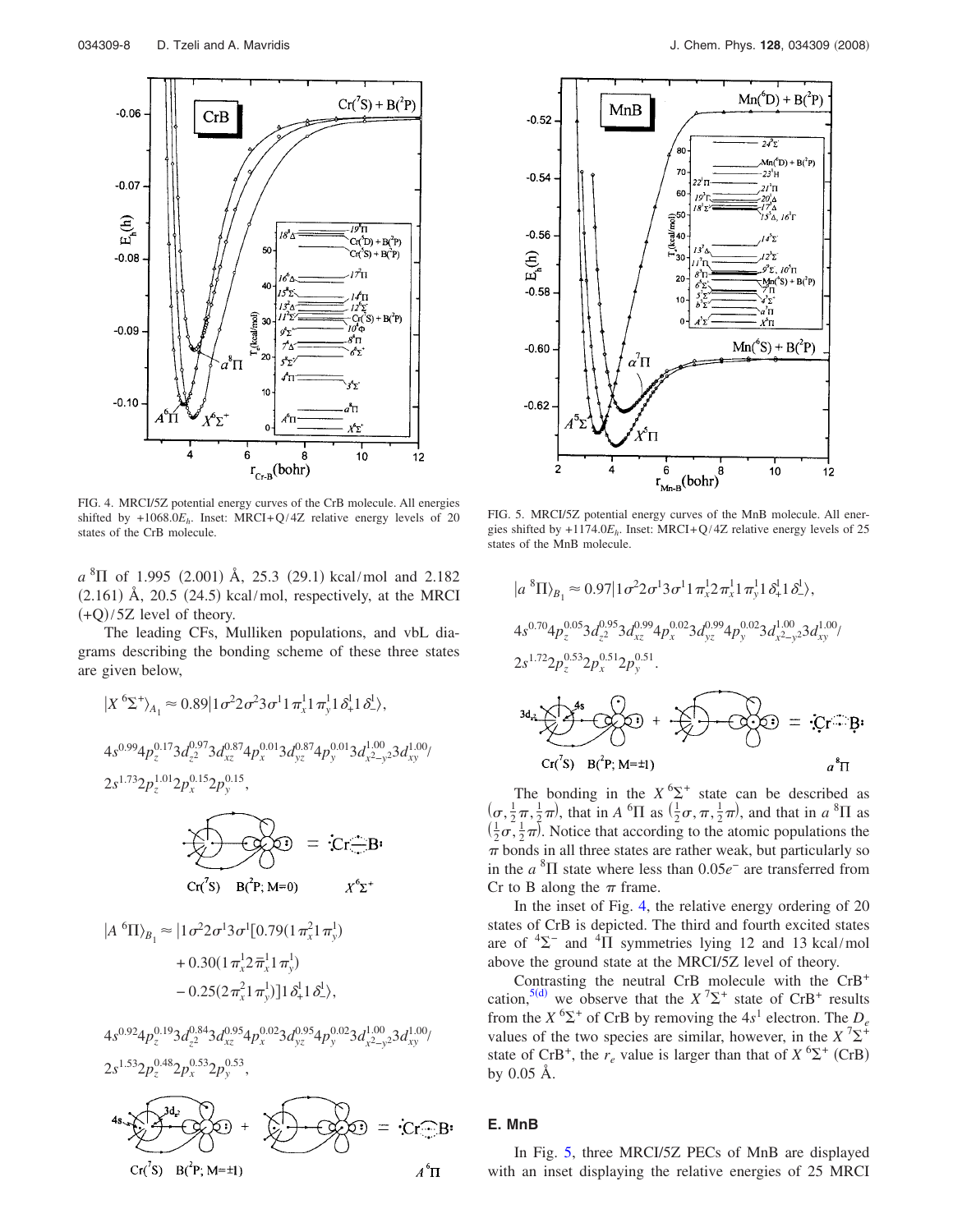+Q/4Z states. The ground state is clearly of  ${}^{5}$ II symmetry correlating to the ground state fragments  $Mn(a^6S; s^2d^5)$  $+ B(^2P)$ ; to the ground state fragment dissociates as well the second excited state  $a^7\Pi$ . The first excited state  $A^5\Sigma^-$  correlates smoothly to the first excited state of  $\text{Mn}(a^6D; 4s^13d^6)$ , experimentally 2.14 eV above the  $a^6S$ state.<sup>[13](#page-13-12)</sup> All three states maintain their character up to equilibrium. The main CASSCF CFs, Mulliken distributions, and bonding schemes of these three states are presented below,

$$
|X^{5}\Pi\rangle_{B_1} \approx |1\sigma^2 2\sigma^2 3\sigma^1 [0.64(1\pi_x^1 2\pi_x^1) + 0.39(1\pi_x^2)]1\pi_y^1 1\delta_x^1 1\delta_x^1) - |[0.28(1\sigma^2 3\sigma^1 4\sigma^2) + 0.20(1\sigma^2 2\sigma^1 3\bar{\sigma}^1 4\sigma^1)] \times 1\pi_x^1 2\pi_x^1 1\pi_y^1 1\delta_x^1 1\delta_x^1), 4s^{1.13}4p_z^{0.35}3d_z^{1.04}3d_{xz}^{1.03}4p_x^{0.02}3d_{yz}^{1.03}4p_y^{0.02}3d_{x^2-y}^{1.00}2d_{xy}^{1.00} 2s^{1.69}2p_z^{0.75}2p_x^{0.47}2p_y^{0.47},
$$



 $\left| A^{5} \Sigma^{-} \right\rangle_{A_2} \approx \left| 1 \sigma^2 2 \sigma^1 3 \sigma^1 [0.65 (1 \pi_x^2 1 \pi_y^2) - 0.25 (1 \pi_x^2 2 \pi_y^2) \right|$ +  $2\pi_x^2 1\pi_y^2$ ]  $1\delta_+^1 1\delta_-^1$  =  $|A_2\rangle$ ,

$$
\begin{aligned} &4s^{0.99}4p_z^{0.29}3d_{z^2}^{1.01}3d_{xz}^{1.18}4p_x^{0.04}3d_{yz}^{1.18}4p_y^{0.04}3d_{x^2-y^2}^{1.00}3d_{xy}^{1.00}\\ &2s^{1.44}2p_z^{0.26}2p_x^{0.75}2p_y^{0.75}, \end{aligned}
$$

$$
3d_2 \times 4s
$$
  
\n
$$
3d_3 \times 4s
$$
  
\n
$$
4s
$$
  
\n
$$
3d_1 \times 4s
$$
  
\n
$$
4s
$$
  
\n
$$
4s
$$
  
\n
$$
3d_1 \times 4s
$$
  
\n
$$
4s
$$
  
\n
$$
3d_2 \times 4s
$$
  
\n
$$
4s
$$
  
\n
$$
3d_1 \times 4s
$$

$$
|a^{7}\Pi\rangle_{B_1} \approx |[0.77(1\sigma^2 2\sigma^2 3\sigma^1 1\pi_x^1 2\pi_x^1) + 0.35(1\sigma^2 2\sigma^1 3\sigma^1 4\sigma^1 1\pi_x^1 2\pi_x^1) - 0.28(1\sigma^2 3\sigma^1 4\sigma^2 1\pi_x^1 2\pi_x^1)]1\pi_y^1 1\delta_x^1 1\delta_x^1,
$$
  
\n
$$
+ 4s^{1.14}4p_z^{0.35}3d_{z^2}^{1.03}3d_{xz}^{1.01}4p_x^{0.03}3d_{yz}^{1.01}4p_y^{0.03}3d_{x^2-y^2}^{1.00}3d_{xy}^{1.00}/
$$
  
\n
$$
2s^{1.70}2p_z^{0.73}2p_x^{0.48}2p_y^{0.48}.
$$
  
\n
$$
3d_z \leftarrow
$$
  
\n
$$
3d_z \leftarrow
$$
  
\n
$$
3d_z \leftarrow
$$
  
\n
$$
3d_z \leftarrow
$$
  
\n
$$
3d_z \leftarrow
$$
  
\n
$$
3d_z \leftarrow
$$
  
\n
$$
3d_z \leftarrow
$$
  
\n
$$
3d_z \leftarrow
$$
  
\n
$$
3d_z \leftarrow
$$
  
\n
$$
3d_z \leftarrow
$$
  
\n
$$
3d_z \leftarrow
$$
  
\n
$$
3d_z \leftarrow
$$
  
\n
$$
3d_z \leftarrow
$$
  
\n
$$
3d_z \leftarrow
$$
  
\n
$$
3d_z \leftarrow
$$
  
\n
$$
3d_z \leftarrow
$$
  
\n
$$
3d_z \leftarrow
$$
  
\n
$$
3d_z \leftarrow
$$
  
\n
$$
3d_z \leftarrow
$$
  
\n
$$
3d_z \leftarrow
$$
  
\n
$$
3d_z \leftarrow
$$
  
\n
$$
3d_z \leftarrow
$$
  
\n
$$
3d_z \leftarrow
$$
  
\n
$$
3d_z \leftarrow
$$
  
\n<math display="block</math>

According to the diagrams above, the bonding in the  $X \sim \frac{5}{11}$  state can be attributed to a  $(\sigma, \pi, \frac{1}{2}\pi)$  scheme that in  $A^{5}\Sigma^{-}$  to a genuine triple bond  $(\sigma, \pi, \pi)$ , and that in the *a*<sup>7</sup> $\Pi$ state to a  $(\sigma, \frac{1}{2}\pi)$  bond character. Note the very large  $D_e$ value and short interatomic distance of the  $A^{5\Sigma^{-}}$  state [71.4

<span id="page-8-0"></span>

FIG. 6. MRCI/5Z potential energy curves of the FeB molecule. All energies shifted by  $+1287.0E_h$ . Inset: MRCI+Q/4Z relative energy levels of 19 states of the FeB molecule.

 $(72.2)$  kcal/mol, 1.832  $(1.832)$  Å] as contrasted to  $X^5\Pi$ [19.5 (19.7) kcal/mol, 2.190 (2.183) Å] and to  $a^{7}\Pi$  [11.9]  $(12.2)$  kcal/mol, 2.343  $(2.357)$  Å] states at the MRCI  $(+Q)/5Z$  level.

The inset of Fig. [5](#page-7-1) shows the relative energy ordering of 25 states of MnB. The third excited state,  $b<sup>3</sup>\Sigma$ <sup>-</sup>, is situated 11.0 and 3.4 kcal/mol above the ground and the second excited state, respectively, at the MRCI/5Z level of theory.

#### **F. FeB**

The MRCI/5Z potential energy curves of the  $X<sup>4</sup>\Sigma^{-}$  and  $a<sup>2</sup>\Sigma$ <sup>-</sup> states of FeB are displayed in Fig. [6;](#page-8-0) the inset shows relative energies of 19 states of FeB at the MRCI+Q/4Z level of theory. Leading equilibrium CASSCF CFs, atomic populations, and the first three  $\sigma$  molecular orbitals of the first two  $\Sigma^-$  states are as follows:

$$
|X^{4}\Sigma^{-}\rangle_{A_{2}} \approx 0.82|1\sigma^{2}2\sigma^{2}3\sigma^{1}1\pi_{x}^{2}1\pi_{y}^{2}1\delta_{+}^{1}1\delta_{-}^{1}\rangle,
$$
  
\n
$$
4s^{1.03}4p_{z}^{0.44}3d_{z}^{1.50}3d_{xz}^{1.49}4p_{x}^{0.02}3d_{yz}^{1.49}4p_{y}^{0.02}3d_{x}^{1.00}y^{2}3d_{xy}^{1.00}/
$$
  
\n
$$
2s^{1.48}2p_{z}^{0.53}2p_{x}^{0.46}2p_{y}^{0.46},
$$
  
\n
$$
1\sigma \approx 0.90(2s)_{B} + 0.29(4s)_{Fe},
$$
  
\n
$$
2\sigma \approx 0.83(3d_{z}2)_{Fe} - 0.52(2p_{z})_{B},
$$
  
\n
$$
3\sigma \approx 0.85(4s)_{Fe} - 0.46(4p_{z})_{Fe} - 0.27(3d_{z}2)_{Fe}
$$
  
\n
$$
- 0.21(2s)_{B},
$$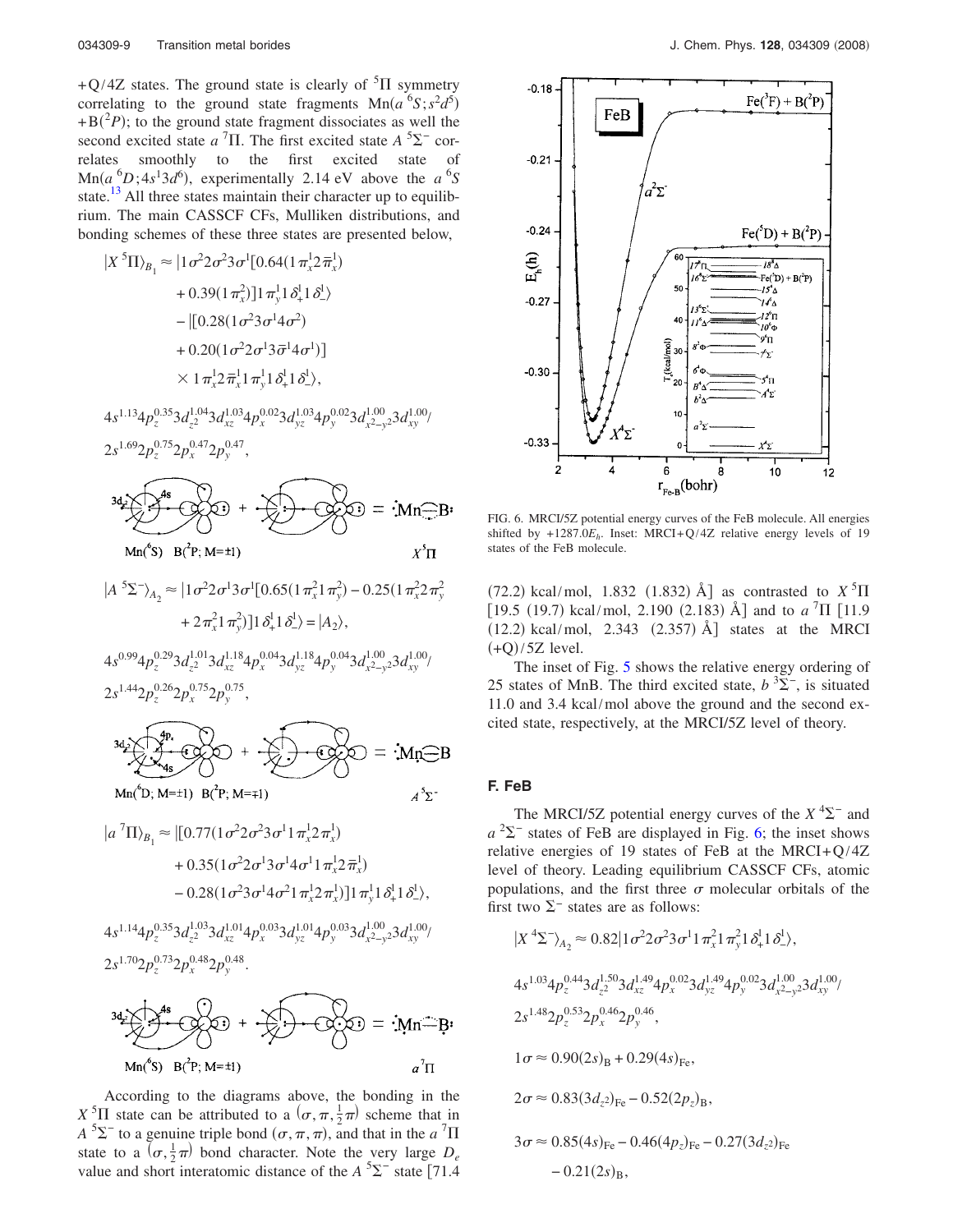$$
|a^2\Sigma^-\rangle_{A_2} \approx 0.70|1\sigma^2 2\sigma^2 3\sigma^1 1\pi_x^2 1\pi_y^2 1\bar{\delta}_+^1 1\delta_-^1\rangle
$$
  
+ 0.40|1\sigma^2 2\sigma^2 3\sigma^1 1\pi\_x^2 1\pi\_y^2 1\delta\_+^1 1\bar{\delta}\_-^1\rangle,  
4s^{1.21}4p\_z^{0.29}3d\_{z^2}^{1.59}3d\_{xz}^{1.45}4p\_x^{0.03}3d\_{yz}^{1.45}4p\_y^{0.03}3d\_{x^2-y^2}^{1.00}3d\_{xy}^{1.00}/  

$$
2s^{1.35}2p_z^{0.53}2p_x^{0.50}2p_y^{0.50},
$$
  

$$
1\sigma \approx 0.85(2s)_B + 0.44(4s)_{Fe},
$$
  

$$
2\sigma \approx 0.87(3d_{z^2})_{Fe} - 0.40(2p_z)_B - 0.25(4s)_{Fe},
$$
  

$$
3\sigma \approx 0.77(4s)_{Fe} - 0.45(2p_z)_B - 0.42(2s)_B - 0.30(4p_z)_{Fe}.
$$

It is clear that for both states the  $1\sigma$  is mainly the 2*s* boron atomic orbital, the  $3\sigma$  is the 4*s* Fe orbital, and the  $2\sigma$  represents a bonding interaction between the  $3d_{z^2}$  on Fe and  $2p_z$ on B.

The  $X<sup>4</sup>\Sigma$ <sup>-</sup> correlates adiabatically to the ground state fragments  $\text{Fe}(a^5D; 4s^23d^6) + B(^2P)$ . However, its interaction with a  ${}^{4}\Sigma^{-}$  state emanating from the first excited state of Fe,  $a^{5}F(4s^{1}3d^{7})$  0.875 eV higher,<sup>13</sup> changes its character, thus explaining the singly occupied 4*s* Fe orbital at equilibrium (see populations above). The  $a^2\Sigma^-$  state correlates to the second excited state of Fe,  $a^3F(4s^13d^7)$  experimentally 1.488 eV above the  $a^{5}D$  state<sup>13</sup> (see Fig. [6](#page-8-0)).

A bonding diagram for both states and consistent with the above discussion is the following, suggesting a triple  $(\sigma, \pi, \pi)$  bond.

$$
4s \times 342
$$
  
Fe<sup>342</sup> or <sup>342</sup> B<sup>2</sup> +  $\sqrt{2}$  C<sup>3</sup> = :Fe<sup>-</sup>B<sup>3</sup>  
Fe<sup>3</sup>F or <sup>3</sup>F; M=±1) B(<sup>2</sup>P; M=±1)

With respect to the ground state fragments, the MRCI  $(+Q)/5Z$  binding energy of the  $X^4\Sigma^-$  state is  $D_e = 53.1$  $(54.1)$  kcal/mol, but 74.6  $(76.7)$  kcal/mol diabatically, i.e., with respect to the <sup>5</sup>*F* state of Fe, at  $r_e = 1.743$  (1.747) Å. The corresponding values for the  $a^2\Sigma^-$  are  $D_e = 82.4$ (83.8) kcal/mol at  $r_e = 1.725$  (1.726) Å (Table [II](#page-2-0)). Having identical bonding characters, the  $r_e$  values of the two states are similar, as expected, whereas the *diabatic*  $D_e$  of the  $X^4\Sigma^$ state and the  $D_e$  of the  $a^2\Sigma^-$  state differ by about 7 kcal/mol. The second and third excited states,  $b^2\Delta$  and  $A<sup>4</sup>\Sigma$ <sup>-</sup>, are located 15.4 and 17.9 kcal/mol higher at the  $MRCI+Q/4Z$  level of theory.

# **G. CoB**

Figure [7](#page-9-0) shows the MRCI/5Z PECs of the  $X$ <sup>3</sup> $\Delta$  and  $a$ <sup>1</sup> $\Delta$ states of CoB, their energy difference being 3.29 (2.86) kcal/mol. The dominant CASSCF equilibrium CFs, total atomic Mulliken populations, and a vbL diagram (common for both states) are given below,

<span id="page-9-0"></span>

FIG. 7. MRCI/5Z potential energy curves of the CoB molecule. All energies shifted by  $+1406.0E_h$ . Inset: MRCI+Q/4Z relative energy levels of 18 states of the CoB molecule.

$$
\begin{split} \left|X^{3}\Delta\right\rangle_{A_{1}+A_{2}}\\ \approx& 0.88\left|\frac{1}{\sqrt{2}}(1\sigma^{2}2\sigma^{2}3\sigma^{1}1\pi_{x}^{2}1\pi_{y}^{2})(1\delta_{+}^{1}1\delta_{-}^{2}+1\delta_{+}^{2}1\delta_{-}^{1})\right\rangle,\\ 4s^{1.04}4p_{z}^{0.37}3d_{z}^{1.60}3d_{xz}^{1.51}4p_{x}^{0.02}3d_{yz}^{1.51}4p_{y}^{0.02}3d_{x^{2}-y^{2}}^{1.50}d_{xy}^{1.50}/\\ 2s^{1.47}2p_{z}^{0.49}2p_{x}^{0.45}2p_{y}^{0.45}, \end{split}
$$

*a*

$$
\begin{aligned}\n^{1}\Delta\rangle_{A_{1}+A_{2}} \\
&\approx 0.86 \left| \frac{1}{\sqrt{2}} (1 \sigma^{2} 2 \sigma^{2} 3 \bar{\sigma}^{1} 1 \pi_{x}^{2} 1 \pi_{y}^{2}) (1 \delta_{+}^{1} 1 \delta_{-}^{2} + 1 \delta_{+}^{2} 1 \delta_{-}^{1}) \right\rangle, \\
4s^{1.14} 4p_{z}^{0.27} 3d_{z}^{1.65} 3d_{xz}^{1.49} 4p_{x}^{0.02} 3d_{yz}^{1.49} 4p_{y}^{0.02} 3d_{x}^{1.50} 3d_{xz}^{1.50} \\
2s^{1.40} 2p_{z}^{0.51} 2p_{x}^{0.46} 2p_{y}^{0.46}.\n\end{aligned}
$$
\n
$$
\begin{aligned}\n4s \sqrt{3d_{x}^{2}} \\
\sqrt{3d_{x}^{2}} \\
\sqrt{3d_{y}^{2}} \\
\sqrt{3d_{y}^{2}} \\
\sqrt{3d_{y}^{2}} \\
\sqrt{3d_{y}^{2}} \\
\sqrt{3d_{z}^{2}} \\
\sqrt{3d_{z}^{2}} \\
\sqrt{3d_{z}^{2}} \\
\sqrt{3d_{z}^{2}} \\
\sqrt{3d_{z}^{2}} \\
\sqrt{3d_{z}^{2}} \\
\sqrt{3d_{z}^{2}} \\
\sqrt{3d_{z}^{2}} \\
\sqrt{3d_{z}^{2}} \\
\sqrt{3d_{z}^{2}} \\
\sqrt{3d_{z}^{2}} \\
\sqrt{3d_{z}^{2}} \\
\sqrt{3d_{z}^{2}} \\
\sqrt{3d_{z}^{2}} \\
\sqrt{3d_{z}^{2}} \\
\sqrt{3d_{z}^{2}} \\
\sqrt{3d_{z}^{2}} \\
\sqrt{3d_{z}^{2}} \\
\sqrt{3d_{z}^{2}} \\
\sqrt{3d_{z}^{2}} \\
\sqrt{3d_{z}^{2}} \\
\sqrt{3d_{z}^{2}} \\
\sqrt{3d_{z}^{2}} \\
\sqrt{3d_{z}^{2}} \\
\sqrt{3d_{z}^{2}} \\
\sqrt{3d_{z}^{2}} \\
\sqrt{3d_{z}^{2}} \\
\sqrt{3d_{z}^{2}} \\
\sqrt{3d_{z}^{2}} \\
\sqrt{3d_{z}^{2}} \\
\sqrt{3d_{z}^{2}} \\
\sqrt{3d_{z}^{
$$

These two  $\Delta$  states have obviously the same type of bonding; they only differ by a spin flip in the  $3\sigma (\approx 4s_{\text{Fe}})$  orbital, and they are very similar as well to the previously described  $X^{4}\Sigma^{-}$  and  $a^{2}\Sigma^{-}$  states of FeB, differing from those by an observer d electron irrelevant to the bonding. In an analogous way as in the  $X^4\Sigma^-$  state of FeB, the  $X^3\Delta$  interacts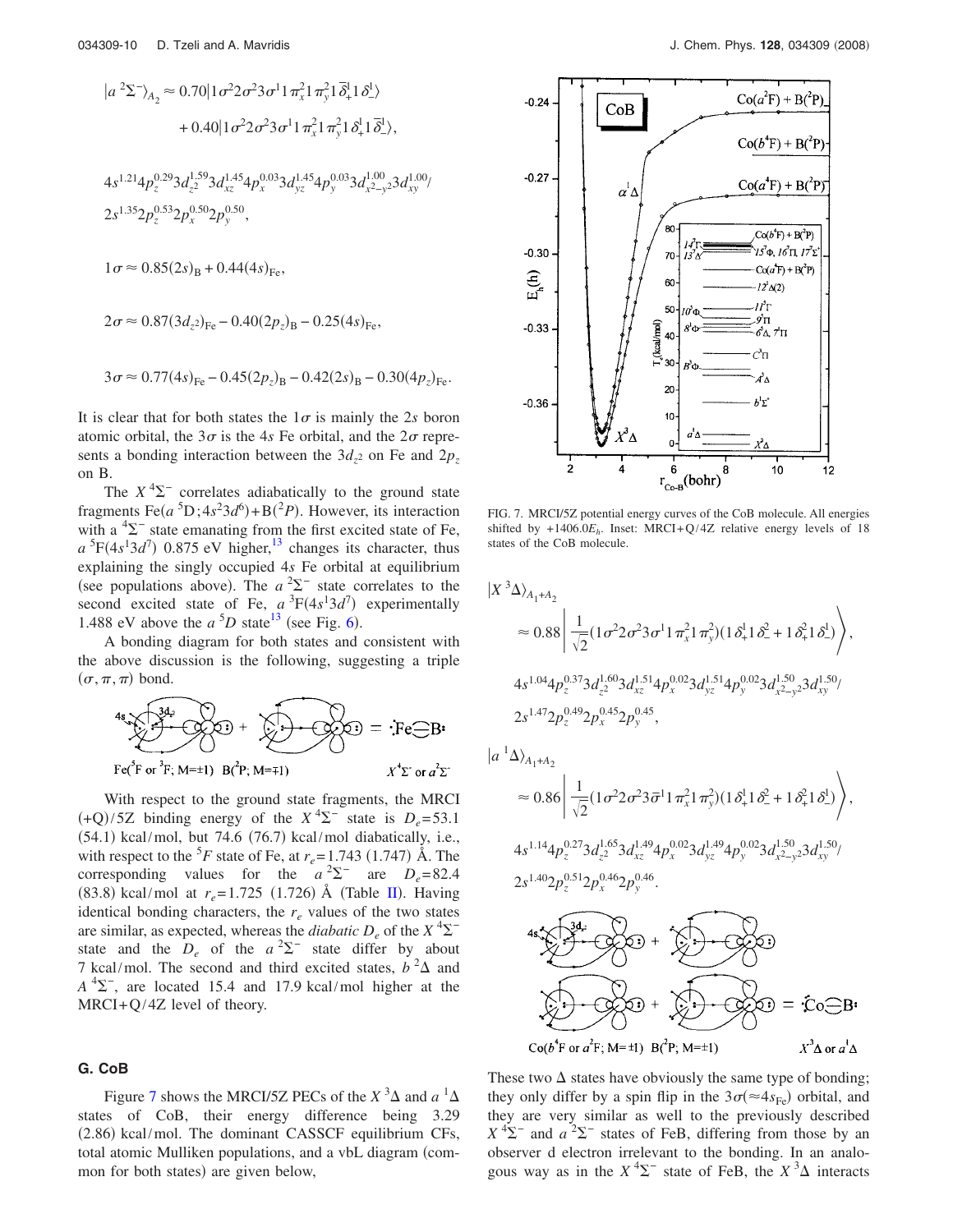<span id="page-10-0"></span>

FIG. 8. MRCI/5Z potential energy curves of the NiB molecule. All energies shifted by  $+1531.0E_h$ . Inset: MRCI+Q/4Z relative energy levels of 20 states of the NiB molecule.

with the first excited state of  $\text{Co}(b^4\text{F};4s^13d^8)$  located 0.417 eV above the  $a^{4}F(4s^{1}3d^{8})$ ,  $^{13}$  $^{13}$  $^{13}$  thus transferring its character to equilibrium. The  $a<sup>2</sup>F$  correlates adiabatically to the second excited state of  $\text{Co}(a^2F; 4s^13d^8) + \text{B}(2P)$  (see Fig. [7](#page-9-0)). Both  $X^3\Delta$  and  $a^1\Delta$  states feature a triple  $(\sigma, \pi, \pi)$  bond. The binding energy of the  $X^3\Delta$  with respect to  $\text{Co}(a^4F)$  is  $D_e$ = 63.1 (65.7) kcal/mol at  $r_e$ = 1.696 (1.700) Å, but diabatically, i.e., with respect to  $\text{Co}(b^4F; 4s^13d^8)$ ,  $D_e = 73.0$ (76.1) kcal/mol. Correspondingly, for the  $a^1\Delta$  state,  $D_e$  $= 80.7$  (83.2) kcal/mol and  $r_e = 1.700$  (1.704) Å.

Notice the striking similarity of the diabatic  $D_e$  values of the  $X^4\Sigma$ <sup>-</sup>(FeB) and  $X^3\Delta$ (CoB), 76.7 versus 76.1 kcal/mol; the same holds true for the  $a^2\Sigma^-(\text{FeB})$  and  $a^1\Delta(\text{CoB})$ , 83.8 versus 83.2 kcal/mol. Their bond distances indicate certainly the same trend.

The inset of Fig. [7](#page-9-0) shows the relative energy ordering of 18 states of CoB. The second excited state,  $b<sup>1</sup>Σ<sup>+</sup>$ , lies 19  $(13)$  kcal/mol above the *X*-state at the MRCI $(+Q)/5Z$  level of theory.

#### **H. NiB**

The potential energy curves of the first two lowest states of NiB,  $X^2\Sigma^+$  and  $A^2\Delta$ , are shown in Fig. [8.](#page-10-0) The ground state of Ni is  $a^3F_4(4s^23d^8)$ , with a  $a^3D_3(4s^13d^9)$  component a mere 0.0254 eV higher. Taking into account the  $M<sub>I</sub>$  projections, the order is reversed by 0.0298 eV, the  $a^3D$  being now the lowest.<sup>13</sup> Clearly, for all practical purposes the  $a^3F$ and  $a^3D$  terms can be thought as degenerate.

The  $A^2\Delta$  state is 19 (17.9) kcal/mol above the *X*-state at the MRCI $(+Q)/5Z$  level. Both states correlate adiabatically to  $\text{Ni}(a^3F) + \text{B}(^2P)$ , but they change character because of an avoided crossing of the  $X^2\Sigma^+$  with the  $2^2\Sigma^+$  state near 4.2 bohrs, and the  $A^2\Delta$  with the 10<sup>2</sup> $\Delta$  at 4.8 bohrs. Thus, both states correlate diabatically to  $\text{Ni}(a^3D) + \text{B}(^2P)$ .

The CASSCF leading CFs, Mulliken distributions, and vbL diagrams of the *X*- and *A*-states are given below,

$$
|X^{2}\Sigma^{+}\rangle_{A_{1}} \approx 0.91|1\sigma^{2}2\sigma^{2}3\sigma^{1}1\pi_{x}^{2}1\pi_{y}^{2}1\delta_{x}^{2}1\delta_{z}^{2}\rangle,
$$
  
\n
$$
4s^{1.04}4p_{z}^{0.29}3d_{z}^{1.66}3d_{xz}^{1.55}4p_{x}^{0.02}3d_{yz}^{1.55}4p_{y}^{0.02}3d_{x}^{1.99}23d_{xy}^{1.99}/
$$
  
\n
$$
2s^{1.48}2p_{z}^{0.50}2p_{x}^{0.42}2p_{y}^{0.42},
$$
  
\n
$$
4s^{1.42}2p_{z}^{0.50}2p_{x}^{0.42}2p_{y}^{0.42},
$$
  
\n
$$
4s^{1.44}2p_{z}^{1.44}2
$$
  
\n
$$
\approx 0.96\left|\frac{1}{\sqrt{2}}(1\sigma^{2}2\sigma^{2}3\sigma^{2}1\pi_{x}^{2}1\pi_{y}^{2})(1\delta_{x}^{1}1\delta_{x}^{2}+1\delta_{x}^{2}1\delta_{x}^{1})\right\rangle,
$$
  
\n
$$
4s^{1.29}4p_{z}^{0.14}3d_{z}^{1.78}3d_{xz}^{1.88}4p_{x}^{0.01}3d_{yz}^{1.88}4p_{y}^{0.01}3d_{x}^{1.50}23d_{xy}^{1.50}/
$$
  
\n
$$
2s^{1.71}2p_{z}^{1.04}2p_{x}^{0.10}2p_{y}^{0.10}.
$$
  
\n
$$
3d_{x}2\sqrt{4s^{1.48}}
$$
  
\n
$$
3d_{x}3\sqrt{4s^{1.48}}
$$
  
\n
$$
3d_{x}3\sqrt{2s^{1.48}} = 8(3s^{1.48})
$$
  
\n
$$
8s^{1.48}2s^{1.48} = 8(3s^{1.48})
$$
  
\n
$$
8s^{1.48}2s^{1.
$$

Finally, both states show a triple bond character with binding energies of  $74.7$  (79.2) and  $55.4$  (61.2) kcal/mol, with bond distances of  $1.676(1.681)$  and  $1.892(1.890)$  Å for the  $X^2\Sigma^+$  and  $A^2\Delta$  states, respectively. The first excited state has an elongated bond and a smaller  $D_e$  value by 0.2 Å and 19 kcal/mol, as compared to the  $X^2\Sigma^+$  state.

The inset of Fig. [8](#page-10-0) shows the relative energy ordering of 20 states of NiB. The second excited state is  $2^2\Sigma^+$  lying 34 kcal/mol above the ground state at the MRCI+ $Q$ /4Z level of theory.

## **I. CuB**

Although copper has its 3*d* shell filled  $(3d^{10})$ , it can be considered as the last first row 3*d* transition metal element because Cu<sup>II</sup> has a  $3d^9$  (<sup>2</sup>D) configuration, i.e., a partially filled 3*d* shell. Figure [9](#page-11-0) shows the MRCI/5Z PECs of all states which spring of the ground state atoms,  $Cu(^2S)$ +B( ${}^{2}P$ ), namely,  $X \, {}^{1}\Sigma^{+}$ ,  $a \, {}^{3}\Pi$ ,  $B \, {}^{1}\Pi$ , and  $b \, {}^{3}\Sigma^{+}$ . The PEC of one more state of symmetry  ${}^{1}\Sigma^{+}$  is displayed, in essence degenerate to the  $a<sup>3</sup>$ II and correlating to the first excited state of  $Cu(^{2}D; 4s^{2}3d^{9})$  1.490 eV above the Cu <sup>2</sup>S state.<sup>13</sup> The relative energies of 19 states calculated at the MRCI  $+Q/5Z$  level are also shown in the inset of Fig. [9.](#page-11-0)

With no doubt the ground state of CuB is of symmetry  ${}^{1}\Sigma^{+}$ , described adequately by a single determinant,  $|X^{1}\Sigma^{+}\rangle_{A_1} \approx 0.96 |1\sigma^{2}2\sigma^{2}3\sigma^{2}1\pi_{x}^{2}1\pi_{y}^{2}1\delta_{+}^{2}1\delta_{-}^{2}\rangle$  at the MRCI level. The MRCI Mulliken atomic populations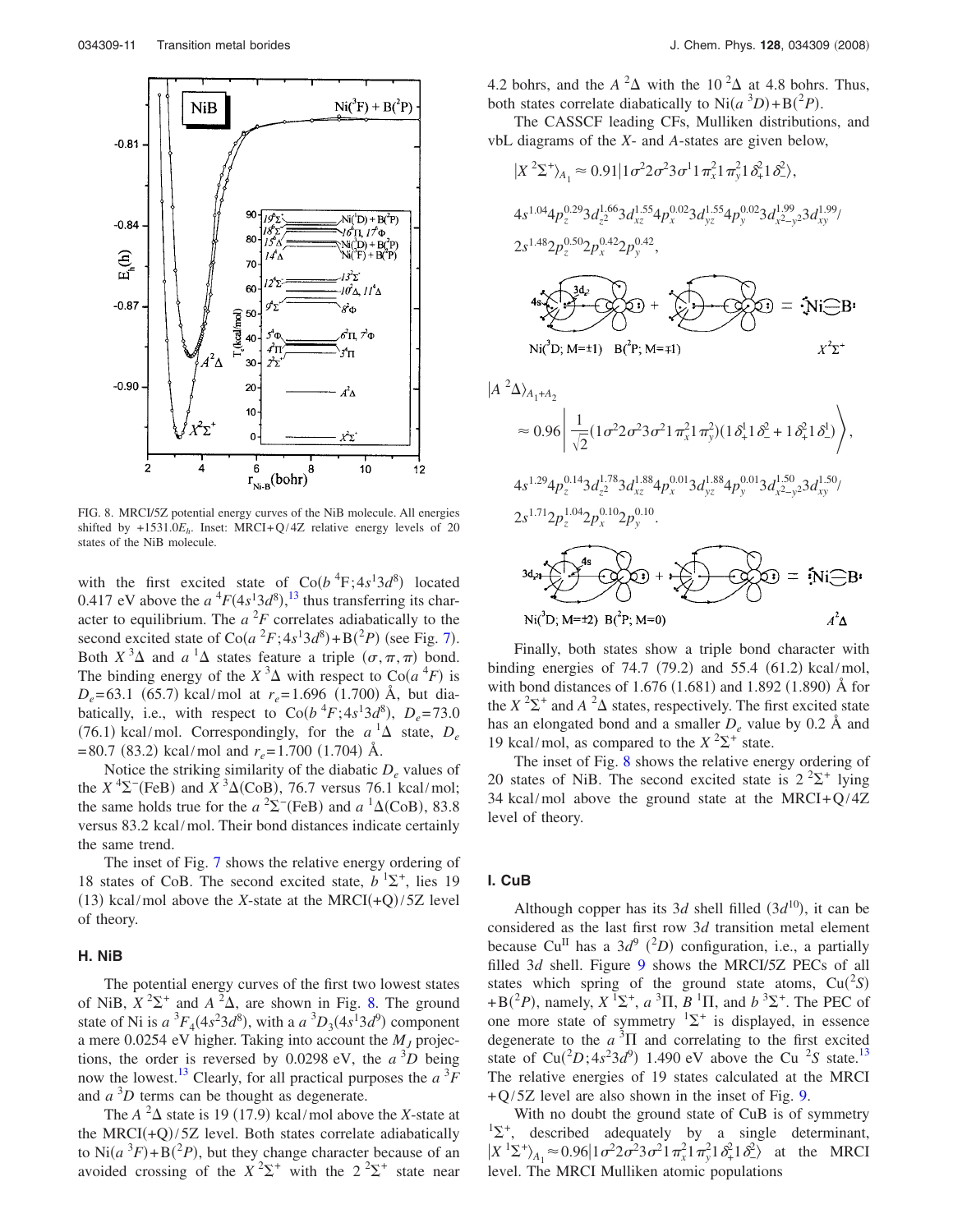<span id="page-11-0"></span>

FIG. 9. MRCI/5Z potential energy curves of the CuB molecule. All energies shifted by  $+1663.0E_h$ . Inset: MRCI+Q/5Z relative energy levels of 19 states of the CuB molecule.

$$
\begin{array}{l} \displaystyle 4 s^{1.18} 4 p_z^{0.14} 3 d_{z^2}^{1.87} 3 d_{xz}^{1.89} 4 p_x^{0.01} 3 d_{yz}^{1.89} 4 p_y^{0.01} 3 d_{x^2-y^2}^{1.99} 3 d_{xy}^{1.99} / \\ \displaystyle 2 s^{1.70} 2 p_z^{0.98} 2 p_x^{0.12} 2 p_y^{0.12} \end{array}
$$

point clearly to the following vbL bonding diagram:

$$
3d_{21} \overbrace{\smash{\bigoplus_{\mathsf{Cu}(3)}}^{\mathsf{4s}} B_{\mathsf{Cu}}(\mathsf{CJ})}^{\mathsf{4s}} = \mathsf{i} \mathsf{Cu} \overbrace{\smash{\bigoplus_{\mathsf{Cu}(3)}}^{\mathsf{R}} B_{\mathsf{Cu}}^{\mathsf{C}}}
$$

suggesting a  $\sigma$  and two weak  $\pi$  bonds. The former results from a transfer of about 0.25*e*<sup>−</sup> from B to Cu, whereas the latter from a transfer of 0.25*e*<sup>−</sup> from Cu to B through the system. At the MRCI(+Q)/5Z level,  $D_e = 42.4$ (49.1) kcal/mol at  $r_e = 1.934$  (1.922) Å and  $\mu$ <sub>FF</sub>= 1.71 (1.62) D. Barysz and Urban,<sup>3</sup> using a  $[9s7p3d1f/c<sub>u</sub>5s3p2d/<sub>B</sub>]$  basis set, performed CASPT2 and CCSD(T) calculations on the  $X$ <sup>1</sup> $\Sigma$ <sup>+</sup> state of CuB. Their results depend very strongly on the method used: For instance, at the CASPT2, CASPT2  $+$  quasirelativistic, and  $CCSD(T) +$  quasirelativistic corrections,  $D_e$  (kcal/mol)=64.7, 54.3, and 35.1 kcal/mol, respectively.

It should be mentioned at this point that the construction of the  $X^1\Sigma^+$  potential energy curve of CuB was met with severe difficulties. Small differences in the character of the CASSCF valence orbitals or slight differences in the initial (guess) CAS orbitals resulted in discontinuities in the MRCI PEC, wildly varying configuration state functions MRCI coefficients, and different absolute MRCI energies and, of course, *De* values. However, in all the above cases, the Davidson correction  $(+Q)$  seems to improve the  $D_e$  value of the MRCI method. The situation was remedied by including

three more active orbitals in the reference (CASSCF) function 13 instead of 10 as in all presently studied MBs, M = Sc to Ni), of symmetries  $a_1(4p_z)$ ,  $b_1(4d_{xz})$ , and  $b_2(4d_{yz})$ , orbitals of Cu. Now, although the MRCI virtual space was constructed from the natural orbitals of the 13 orbitals CASSCF wave function, the reference function was truncated in such a way as to be equivalent to a ten active orbital CASSCF description. Thus, our final MRCI  $X$ <sup>1</sup> $\Sigma$ <sup>+</sup> expansion is of comparable quality with the MRCI functions of the previously studied MBs, M=Sc to Ni.

Two states are competing for the first excited state of CuB,  $a^3\Pi$  and  $A^1\Sigma^+$  (see Fig. [9](#page-11-0)). At the MRCI(+Q)/5Z level, they lie  $16.0$   $(16.4)$  and  $16.5$   $(14.3)$  kcal/mol above the  $X$ <sup>1</sup> $\Sigma$ <sup>+</sup> state. The *a*<sup>3</sup> $\Pi$  correlates to the ground state fragments  $Cu(a<sup>2</sup>S; 4s<sup>1</sup>3d<sup>10</sup>) + B(<sup>2</sup>P)$ , maintaining this character to equilibrium at  $r_e$ =1.904 (1.885) Å. The  $A^{-1}\Sigma^+$  state correlates smoothly to the first excited state of Cu,  $a^2D(4s^23d^9)$ , at  $r_e$ =1.830 (1.828) Å and  $D_e$ =63.3 (71.7) kcal/mol as contrasted to  $D_e = 25.8$  (31.5) kcal/mol of the *a*<sup>3</sup> $\Pi$  state. The most important equilibrium CFs, atomic Mulliken densities, and vbL diagrams of these two states are shown below,

$$
|a^{3}\Pi\rangle_{B_{1}+B_{2}} \approx \frac{0.94}{\sqrt{2}} |1\sigma^{2}2\sigma^{2}3\sigma^{1}(1\pi_{x}^{2}2\pi_{x}^{1}1\pi_{y}^{2}
$$
  
+  $1\pi_{x}^{2}1\pi_{y}^{2}2\pi_{y}^{1})1\delta_{x}^{2}1\delta_{y}^{2}$ ,  
 $4s^{0.84}4p_{z}^{0.11}3d_{z}^{1.88}3d_{xz}^{1.96}4p_{x}^{0.05}3d_{yz}^{1.96}4p_{y}^{0.05}3d_{x^{2}-y^{2}}^{1.99}3d_{xy}^{1.99}$   
 $2s^{1.47}2p_{z}^{0.64}2p_{x}^{0.51}2p_{y}^{0.51}$ ,

$$
3d_{21} + 3d_{32} = 2(2u - 8)
$$
  
\n
$$
Cu(^{2}S) = B(^{2}P; M=1)
$$

$$
|A^{1}\Sigma^{+}\rangle_{A_{1}} \approx |1\sigma^{2}2\sigma^{2}3\sigma^{2}[0.75(1\pi_{x}^{2}1\pi_{y}^{2})
$$
  
+ 0.31(1\pi\_{x}^{1}2\pi\_{x}^{1}1\pi\_{y}^{2} + 1\pi\_{x}^{2}1\pi\_{y}^{1}2\pi\_{y}^{1})]1\delta\_{+}^{2}1\delta\_{-}^{2}\rangle,  
4s<sup>1.32</sup>4p\_{z}^{0.33}3d\_{z}^{1.90}3d\_{xz}^{1.72}4p\_{x}^{0.02}3d\_{yz}^{1.72}4p\_{y}^{0.02}3d\_{x^{2}-y^{2}}^{1.99}3d\_{xy}^{1.99}/  
2s<sup>1.57</sup>2p\_{z}^{0.77}2p\_{x}^{0.27}2p\_{y}^{0.27}.

$$
3d_{21} + 3d_{22} = 6d_{21} - 6d_{22} = 6d_{21} - 6d_{22} = 6d_{21} - 6d_{22} = 6d_{21} - 6d_{22} = 6d_{21} - 6d_{22} = 6d_{21} - 6d_{22} = 6d_{21} - 6d_{22} = 6d_{21} - 6d_{22} = 6d_{21} - 6d_{22} = 6d_{21} - 6d_{22} = 6d_{21} - 6d_{22} = 6d_{21} - 6d_{22} = 6d_{21} - 6d_{22} = 6d_{21} - 6d_{22} = 6d_{21} - 6d_{22} = 6d_{21} - 6d_{22} = 6d_{21} - 6d_{22} = 6d_{21} - 6d_{22} = 6d_{21} - 6d_{22} = 6d_{21} - 6d_{22} = 6d_{21} - 6d_{22} = 6d_{21} - 6d_{22} = 6d_{21} - 6d_{22} = 6d_{22} - 6d_{22} = 6d_{22} - 6d_{22} = 6d_{21} - 6d_{22} = 6d_{22} - 6d_{22} = 6d_{22} - 6d_{22} = 6d_{21} - 6d_{22} = 6d_{22} - 6d_{22} = 6d_{21} - 6d_{22} = 6d_{22} - 6d_{22} = 6d_{21} - 6d_{22} = 6d_{22} - 6d_{22} = 6d_{21} - 6d_{22} = 6d_{22} - 6d_{22} = 6d_{22} - 6d_{22} = 6d_{22} - 6d_{22} = 6d_{22} - 6d_{22} = 6d_{22} - 6d_{22} = 6d_{22} - 6d_{22} = 6d_{22} - 6d_{22} = 6d_{22} - 6d_{22} = 6d_{22} - 6d_{22} = 6d_{22} - 6d_{22} = 6d_{22} - 6d_{22} = 6d_{22} -
$$

The attractive interaction in the  $a<sup>3</sup>\Pi$  state can be ascribed to a  $\pi$  and a  $\frac{1}{2}\sigma$  bond, where 0.2*e*<sup>-</sup> are transferred mainly through the  $\sigma$  frame to the B atom, whereas in the  $A<sup>1</sup>\Sigma^{+}$  we have a triple bond  $(\sigma, \pi, \pi)$ , where 0.4*e*<sup>-</sup> are transferred through the  $\sigma$  frame to the B atom and about  $0.4e^-$  are backdonated through the  $\pi$  frame.

The third and fourth excited states,  $B$ <sup>1</sup> $\Pi$  and  $b$ <sup>3</sup> $\Sigma$ <sup>+</sup>, lie 35.5 (36.0) and 38.5 (40.9) kcal/mol above the  $X^{1}\Sigma^{+}$  state at the  $MRCI(+Q)/5Z$  level of theory, and both correlate smoothly to the ground state fragments  $Cu(a^2S) + B(^2P)$ (Fig. [9](#page-11-0)). They are weakly bound with  $D_e = 6.2$  (11.9) and 2.9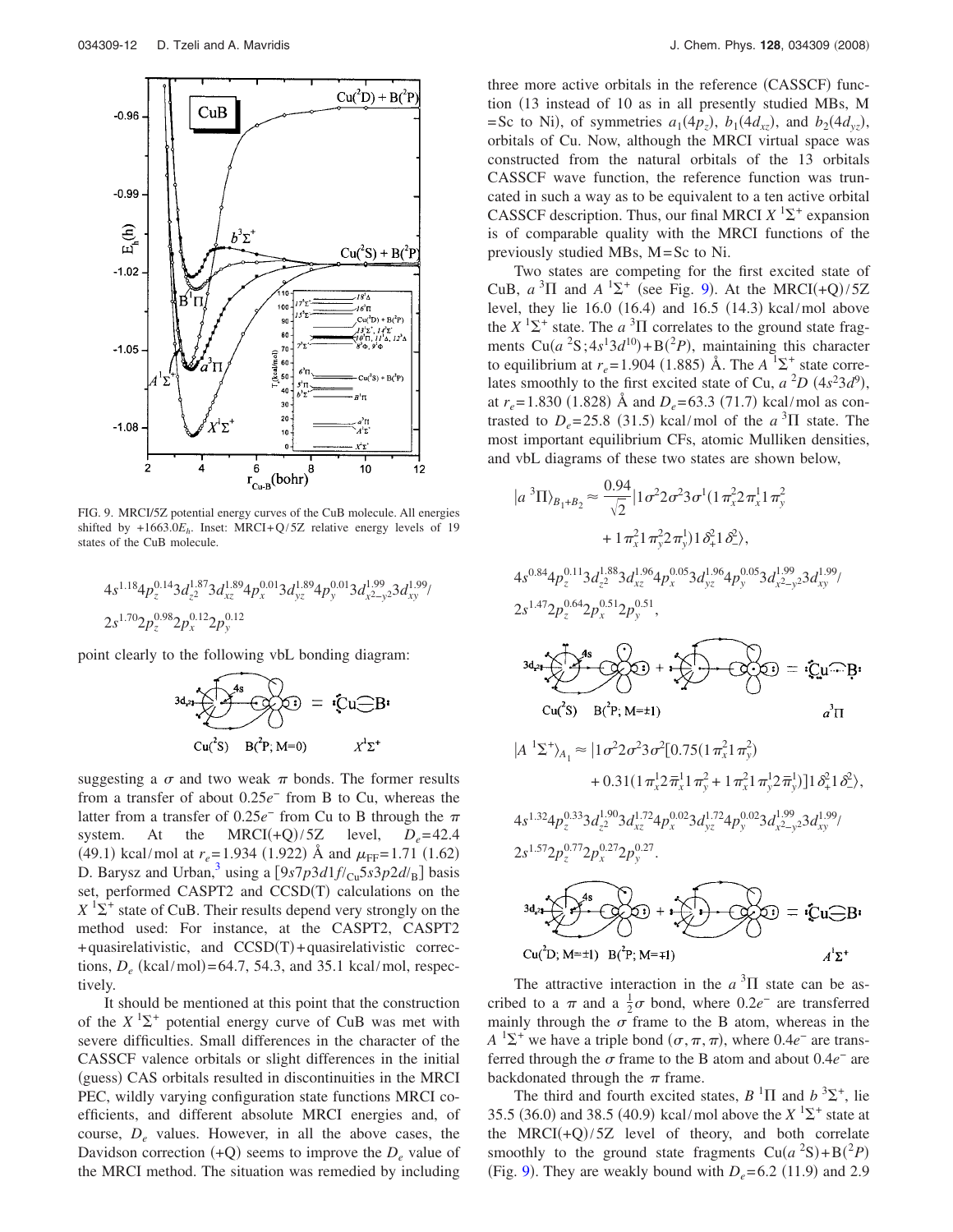$(6.9)$  kcal/mol at  $r_e = 1.995$  (1.936) and 1.912 (1.933) Å for  $B$ <sup>1</sup> $\Pi$  and  $b$ <sup>3</sup> $\Sigma^+$ , respectively. The MRCI main CFs and Mulliken population analysis of the two states and vbL icon of the  $b^3\Sigma^+$  state are given below (the vbL icon of  $A^1\Pi$  is the same with that of  $A<sup>3</sup>\Pi$ ; the two states differ only in spin multiplicity),

$$
|B^{1} \Pi\rangle_{B_{1}+B_{2}} \approx \frac{0.93}{\sqrt{2}} |1 \sigma^{2} 2 \sigma^{2} 3 \sigma^{1} (1 \pi_{x}^{2} 2 \bar{\pi}_{x}^{1} 1 \pi_{y}^{2} + 1 \pi_{x}^{2} 1 \pi_{y}^{2} 2 \bar{\pi}_{y}^{1}) 1 \delta_{x}^{2} 1 \delta_{z}^{2}\rangle,
$$
  
\n
$$
4s^{0.77} 4p_{z}^{0.10} 3d_{z}^{1.93} 3d_{xz}^{1.97} 4p_{x}^{0.02} 3d_{yz}^{1.97} 4p_{y}^{0.02} 3d_{x}^{1.99} 3d_{x}^{1.99} / 2s^{1.67} 2p_{z}^{0.46} 2p_{x}^{0.52} 2p_{y}^{0.52},
$$
  
\n
$$
|b^{3} \Sigma^{+}\rangle_{A_{1}} \approx 0.93 |1 \sigma^{2} 2 \sigma^{2} 3 \sigma^{1} 4 \sigma^{1} 1 \pi_{x}^{2} 1 \pi_{y}^{2} 1 \delta_{x}^{2} 1 \delta_{z}^{2}\rangle,
$$
  
\n
$$
4s^{1.01} 4p_{z}^{0.54} 3d_{z}^{1.94} 3d_{xz}^{1.80} 4p_{x}^{0.02} 3d_{yz}^{1.80} 4p_{y}^{0.02} 3d_{x}^{1.99} 3d_{x}^{1.99} / 2s^{1.59} 2p_{z}^{0.84} 2p_{x}^{0.18} 2p_{y}^{0.18}.
$$
  
\n
$$
3d_{z} \sqrt{\frac{4p_{z}}{2g}} 3p_{z}^{2} \sqrt{\frac{2p_{z}}{2g}} = \sqrt{C} \sqrt{-B}.
$$
  
\n
$$
C u_{z}^{2} S \sqrt{B_{z}^{2} N_{y}} 16^{2} P_{y}^{2} M_{z} = \sqrt{C} \sqrt{-B}.
$$

The inset of Fig. [9](#page-11-0) shows the MRCI/5Z relative energy ordering of 19 states of CuB. The fifth excited state,  $5<sup>1</sup>\Pi$ , lies 42.3 kcal/mol above the ground state MRCI/5Z level of theory.

#### **IV. SUMMARY AND FINAL REMARKS**

At the multireference  $CASSCF+1+2$  (=MRCI) level and in conjunction with quintuple  $(9s8p6d4f3g2h1i/M6s5p4d3f2g1h/B=5Z)$  correlation consistent basis sets, we have examined the electronic structure and bonding of the nine diatomic borides, MB, M=Sc to Cu. For the lowest two to five states for each MB species we have constructed full potential energy curves, while at the MRCI+Q/4Z level we have calculated relative energies for about 20 states for every MB molecule. At the MRCI/5Z level, we report total energies, dissociation energies, dipole moments, and common spectroscopic parameters. It should be stressed that experimental results on the 3*d* metal borides are completely lacking, whereas only two theoretical struc-tural works, one on ScB (Ref. [4](#page-13-3)) and one on the ground state of CuB, (Ref. [3](#page-13-2)) have been reported so far in the literature.

In what follows, some general remarks are made and we also give a summary of our main conclusions.

 $(i)$ Table [III](#page-12-0) lists the ground states of the MBs along with "recommended" bond distances, dissociation energies, and dipole moments. The *re* values of  $ScB(X^{5}\Sigma^{-})$  and TiB $(X^{6}\Delta)$ , which have been also obtained at a highest level of theory, C-MRCI+DKH2  $+Q$ /cc-pwCV5Z, are 0.04 and 0.03 Å shorter than those of the plain MRCI/5Z values. The VB to CuB  $r_e$ 's of Table [III](#page-12-0) are MRCI+Q/5Z values reduced by

<span id="page-12-0"></span>TABLE III. Recommended bond distances  $r_e$  ( $\AA$ ), dissociation energies  $D_e$ (kcal/mol), and dipole moments  $\mu$  (D) of the ground states of the MB molecules, M=Sc to Cu.

| Species    | <b>State</b>       | $r_e$      | $D_e$ | $\mu^{\rm a}$    |
|------------|--------------------|------------|-------|------------------|
| ScB        | $5\Sigma^-$        | $2.09^{b}$ | 76    | 4.0 <sup>c</sup> |
| TiB        | $^6\Delta$         | $2.05^{b}$ | 65    | $3.3^{\circ}$    |
| <b>VB</b>  | $7\Sigma^-$        | 2.02       | 55    | 3.2              |
| CrB        | $6\Sigma^+$        | 2.16       | 31    | 2.1              |
| MnB        | $\rm ^5H$          | 2.16       | 20    | 2.4              |
| FeB        | $\frac{4}{2}$      | 1.73       | 54    | 2.1              |
| CoB        | $\frac{3}{\Delta}$ | 1.68       | 66    | 1.9              |
| <b>NiB</b> | $^2\Sigma^+$       | 1.66       | 79    | 2.2              |
| CuB        | $\overline{2}^+$   | 1.90       | 49    | 1.7              |
|            |                    |            |       |                  |

<sup>a</sup>Rounded finite field dipole moments,  $\mu_{\text{FF}}$ .

<sup>b</sup>C-MRCI+DKH2+Q/cc-pwCV5Z results (see text).

C-MRCI+DKH2/cc-pwCV5Z results.

0.02 Å and rounded to the second decimal point. Recommended *De*'s are simply MRCI+Q/5Z values rounded to the closest integer number. The  $D_e$  results of Table [III](#page-12-0) are represented graphically in Fig. [10.](#page-12-1) Observe that the dissociation energies follow a V-shaped curve, with the MnB on the apex having the lowest  $D_e$ (=20 kcal/mol). With respect to the diabatic end fragments, FeB $(X^4\Sigma^-)$ , CoB $(X^3\Delta)$ , and  $NiB(X^2\Sigma^+)$  have  $D_e$  values of 77, 76, and 79 kcal/mol, respectively, and very similar bonding and bond distances.

- $(ii)$  With the exception of the CrB and CuB molecules, the *in situ* B atom in the ground states of the remaining seven borides is in the  $M = \pm 1$  component of the  $^{2}P$  state; in the *X*-states of CrB and CuB, M=0.
- $(iii)$  With the exception of MnB where the *in situ* metal has a  $4s^2 3d^q$  configuration in the  $X^5\Pi$  state, the metal in the *X*-states of the eight MB species has a  $4s<sup>1</sup>3d<sup>q+1</sup>$ distribution.
- $(iv)$  In the ground state of most of the MB species, there is a weak Mulliken charge transfer of 0.1*e*<sup>−</sup> to 0.2*e*<sup>−</sup> from M to B. This tendency seems to be reversed in CoB and NiB, where about 0.1*e*<sup>−</sup> are transferred from B to Co or Ni, whereas in  $MnB(X^5\Pi)$  about  $0.4e^$ move from Mn to B.

<span id="page-12-1"></span>

FIG. 10. MRCI+Q/5Z dissociation energies of the ground states of the metal boride MBs, M=Sc to Cu.